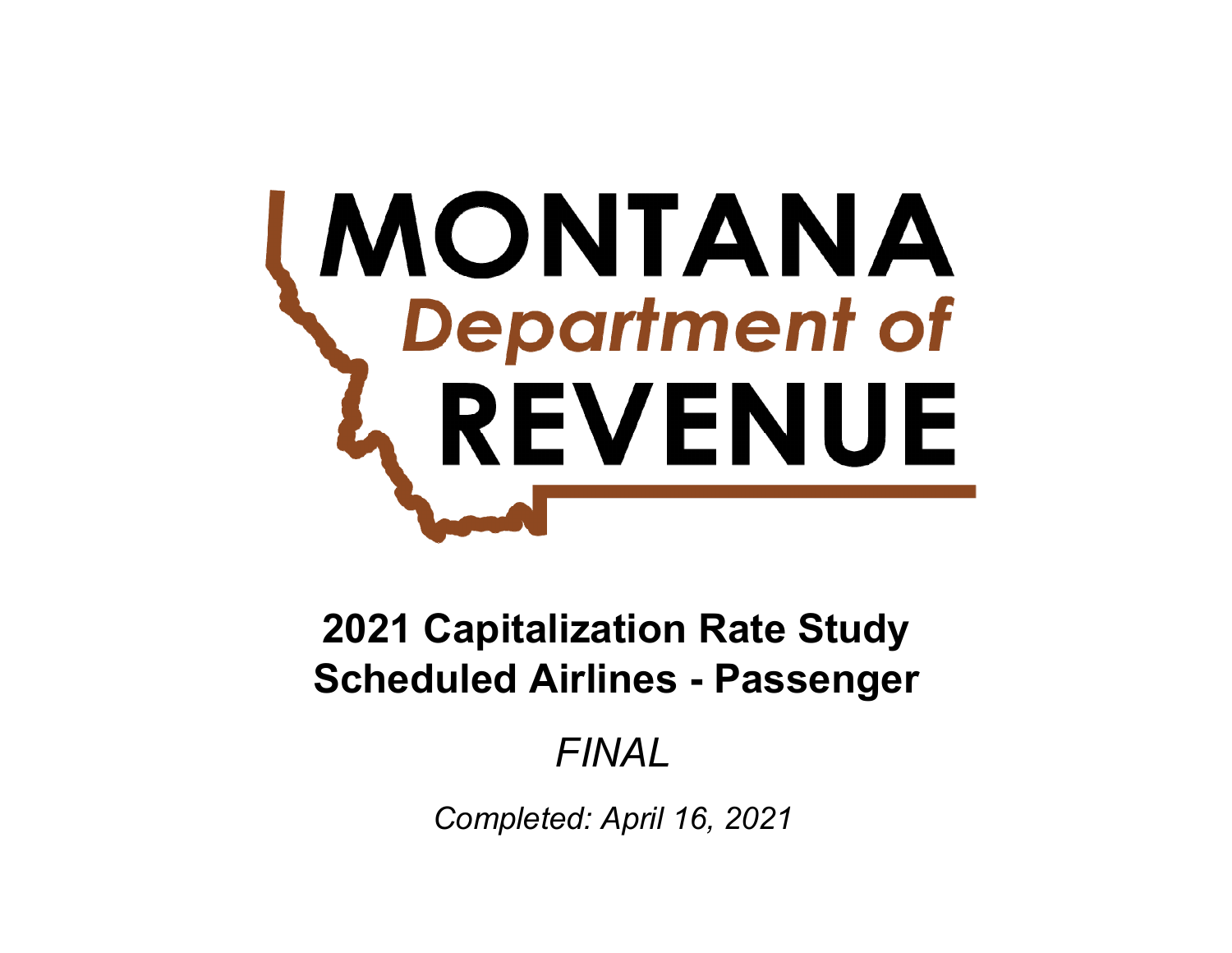# **2021 Assessment Year Industry: Scheduled Airlines - Passenger Yield Capitalization Rate Conclusion**

| Capital Structure <sup>[1]</sup> |                                                           |                                                                        |                            |                                     |                     |
|----------------------------------|-----------------------------------------------------------|------------------------------------------------------------------------|----------------------------|-------------------------------------|---------------------|
| Equity                           |                                                           |                                                                        |                            | 55.00%                              |                     |
| Debt                             |                                                           |                                                                        |                            | 45.00%                              |                     |
| <b>Equity Cost of Capital</b>    |                                                           |                                                                        |                            |                                     | Weighting           |
|                                  | Capital Asset Pricing Model - Ex Post <sup>[2]</sup>      |                                                                        |                            | 12.69%                              | 50%                 |
|                                  | Capital Asset Pricing Model - Ex Ante <sup>[2]</sup>      |                                                                        |                            | 10.21%                              | 50%                 |
|                                  |                                                           | 3 Stage Dividend Discount Model - Dividends <sup>[3]</sup>             |                            | nmf                                 | 0%                  |
|                                  | 3 Stage Dividend Discount Model - Earnings <sup>[3]</sup> |                                                                        |                            | nmf                                 | $0\%$               |
| <b>Weighted Average</b>          |                                                           |                                                                        |                            | 11.45%                              | 100%                |
|                                  | Selected Cost of Equity                                   |                                                                        |                            | 11.45%                              |                     |
| <b>Debt Cost of Capital</b>      |                                                           |                                                                        |                            |                                     | Weighting           |
|                                  |                                                           | A - Mergent's - Avg. YTM of A Rated Corporate Bonds <sup>[4]</sup>     |                            | 2.72%                               | $0\%$               |
|                                  |                                                           | Baa - Mergent's - Avg. YTM of Baa Rated Corporate Bonds <sup>[4]</sup> |                            | 3.16%                               | $0\%$               |
|                                  |                                                           | Ba - MTDOR - Avg. YTM of Ba Rated Corporate Bonds <sup>[5]</sup>       |                            | 6.54%                               | 100%                |
| <b>Weighted Average</b>          |                                                           |                                                                        |                            | 6.54%                               | 100%                |
|                                  | Selected Cost of Debt                                     |                                                                        |                            | 6.54%                               |                     |
|                                  |                                                           | <b>Weighted Average Cost of Capital (WACC)</b>                         |                            |                                     |                     |
| Source of<br>Canital             | Capital<br><b>Ctructure</b>                               | Cost of Conital                                                        | <b>Marginal Tax</b><br>Phi | <b>After-tax Cost</b><br>of Conital | <i>Mainhtod Coc</i> |

| Capital               | <b>Structure</b> | <b>Cost of Capital</b> | Rate   | of Capital | <b>Weighted Cost</b> |
|-----------------------|------------------|------------------------|--------|------------|----------------------|
| Equity                | 55.00%           | 11.45%                 |        | 11.45%     | 6.30%                |
| Debt                  | 45.00%           | 6.54%                  | 24.00% | 4.97%      | 2.24%                |
| <b>WACC</b>           | 100.00%          |                        |        |            | 8.53%                |
| <b>WACC (Rounded)</b> |                  |                        |        |            | 8.55%                |
|                       |                  |                        |        |            |                      |

# <u>Notes</u>

[1] From worksheet: Capital Structure

[2] From worksheet: Capital Asset Pricing Model Summary

[3] From worksheet: Yield Equity Summary

[4] January 2021, Mergent Bond Record

[5] Montana Department of Revenue High Yield Debt Study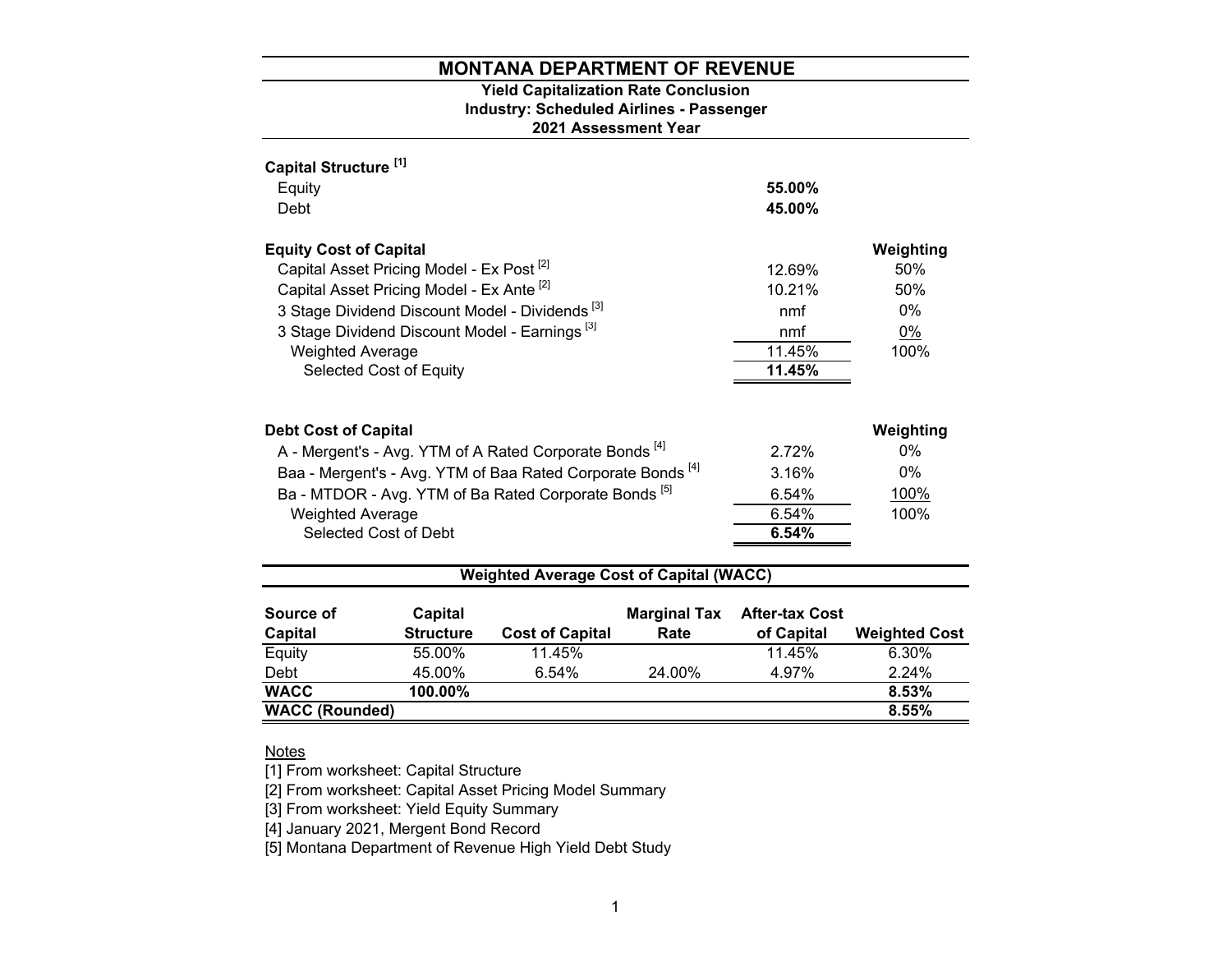# **2021 Assessment Year Industry: Scheduled Airlines - Passenger Direct Capitalization Rate Conclusion**

| Capital Structure <sup>[1]</sup><br>Equity<br>Debt                         | 55.00%<br>45.00% |
|----------------------------------------------------------------------------|------------------|
| <b>Equity Capitalization Rate [2]</b><br>NOI After-tax<br><b>GCF</b>       | nmf<br>29.00%    |
| Debt Capitalization Rate <sup>[3]</sup><br><b>Calculated Current Yield</b> | 4.60%            |

| <b>NOI After-tax Direct Capitalization Rate</b> |                             |                        |                             |                                     |                                    |  |
|-------------------------------------------------|-----------------------------|------------------------|-----------------------------|-------------------------------------|------------------------------------|--|
| <b>Source of Capital</b>                        | Capital<br><b>Structure</b> | Capitalization<br>Rate | <b>Marginal Tax</b><br>Rate | After-tax<br>Capitalization<br>Rate | Weighted<br>Capitalization<br>Rate |  |
| Equity                                          | 55.00%                      | nmf                    |                             | nmf                                 | $0.00\%$                           |  |
| Debt                                            | 45.00%                      | 4.60%                  | 24.00%                      | 3.50%                               | 1.57%                              |  |
| <b>Total</b>                                    | 100.00%                     |                        |                             |                                     | 1.57%                              |  |
| <b>Total (Rounded)</b>                          |                             |                        |                             |                                     | nmf                                |  |

| <b>GCF Direct Capitalization Rate</b> |                             |                               |                             |                                     |                                    |  |  |
|---------------------------------------|-----------------------------|-------------------------------|-----------------------------|-------------------------------------|------------------------------------|--|--|
| <b>Source of Capital</b>              | Capital<br><b>Structure</b> | <b>Capitalization</b><br>Rate | <b>Marginal Tax</b><br>Rate | After-tax<br>Capitalization<br>Rate | Weighted<br>Capitalization<br>Rate |  |  |
| Equity                                | 55.00%                      | 29.00%                        |                             | 29.00%                              | 15.95%                             |  |  |
| Debt                                  | 45.00%                      | 4.60%                         | 24.00%                      | 3.50%                               | 1.57%                              |  |  |
| <b>WACC</b>                           | 100.00%                     |                               |                             |                                     | 17.52%                             |  |  |
| <b>Total (Rounded)</b>                |                             |                               |                             |                                     | 17.55%                             |  |  |

Notes:

[1] From worksheet: Capital Structure

[2] From worksheet: Direct Equity Summary

[3] From worksheet: Calculated Current Yield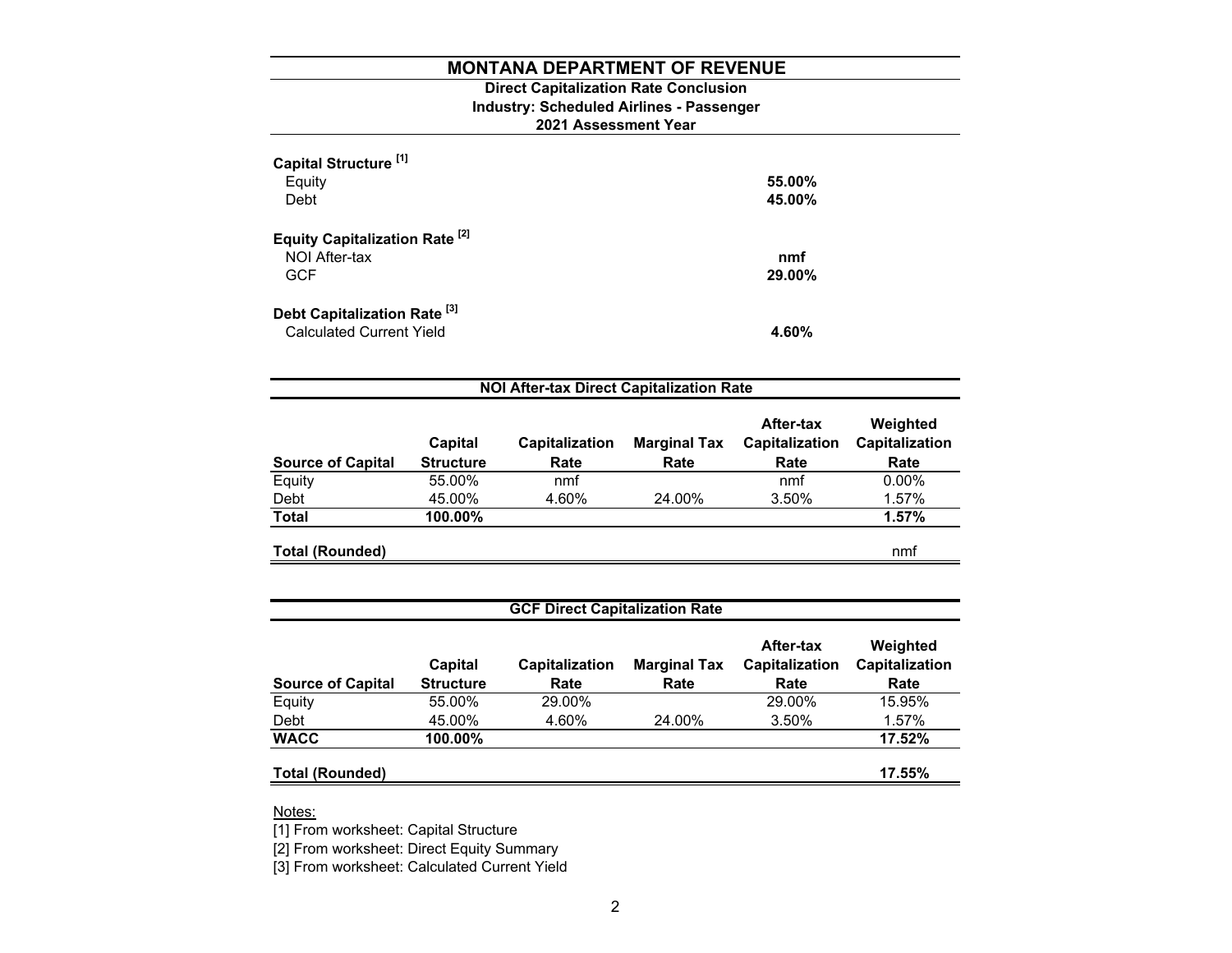**Selection of Guideline Companies**

### **Industry: Scheduled Airlines - Passenger**

### **2021 Assessment Year**

# **Screening Requirements:**

The universe of companies is all companies listed in Value Line under the air transport industry.

Companies were then selected using the following screening criteria:

- 1. Operates primarily as <sup>a</sup> passenger airline.
- 2. Actively traded on an American exchange.
- 3. Headquartered / incorporated in the United States
- 4. No significant merger & acquisition activity during the year.

|                      |           | <b>Actively</b> |               | <b>Consider as</b> |                         |                  |             |
|----------------------|-----------|-----------------|---------------|--------------------|-------------------------|------------------|-------------|
|                      |           | traded on an    | Headquartered | <b>Potential</b>   | Not Engaged in          | Use as           |             |
|                      | Passenger | American        | in the United | <b>Guideline</b>   | <b>Material M&amp;A</b> | <b>Guideline</b> |             |
| <b>Ticker Symbol</b> | Airline   | exchange        | <b>States</b> | Company            | <b>Activity</b>         | Company          | <b>Note</b> |
| AAL                  | Yes       | Yes             | Yes           | <b>Yes</b>         | Yes                     | <b>Yes</b>       |             |
| <b>AAWW</b>          | No        |                 |               |                    |                         |                  |             |
| AIRT                 | No        |                 |               |                    |                         |                  |             |
| <b>ALGT</b>          | Yes       | Yes             | Yes           | <b>Yes</b>         | Yes                     | <b>Yes</b>       |             |
| <b>ALK</b>           | Yes       | Yes             | Yes           | <b>Yes</b>         | Yes                     | <b>Yes</b>       |             |
| <b>ATSG</b>          | No        |                 |               |                    |                         |                  |             |
| <b>CPA</b>           |           |                 | <b>No</b>     |                    |                         |                  |             |
| DAL                  | Yes       | Yes             | Yes           | <b>Yes</b>         | Yes                     | yes              |             |
| <b>FDX</b>           | No        |                 |               |                    |                         |                  |             |
| HA                   | Yes       | Yes             | Yes           | <b>Yes</b>         | Yes                     | <b>No</b>        | $[1]$       |
| <b>JBLU</b>          | Yes       | Yes             | Yes           | <b>Yes</b>         | Yes                     | Yes              |             |
| LUV                  | Yes       | Yes             | Yes           | <b>Yes</b>         | Yes                     | <b>Yes</b>       |             |
| <b>MESA</b>          | Yes       | Yes             | Yes           | <b>Yes</b>         | Yes                     | <b>Yes</b>       |             |
| <b>RLGT</b>          | No        |                 |               |                    |                         |                  |             |
| RYAAY                |           |                 | <b>No</b>     |                    |                         |                  |             |
| SAVE                 | Yes       | Yes             | Yes           | <b>Yes</b>         | Yes                     | <b>No</b>        | $[2]$       |
| <b>SKYW</b>          | Yes       | Yes             | Yes           | Yes                | Yes                     | <b>Yes</b>       |             |
| UAL                  | Yes       | Yes             | Yes           | Yes                | Yes                     | Yes              |             |
| <b>UPS</b>           | No        |                 |               |                    |                         |                  |             |
| <b>VTOL</b>          | No        |                 |               |                    |                         |                  |             |

[1] Operates primarily in Hawaii.

[2] Bulk of flights originate from Ft. Lauderdale, FL.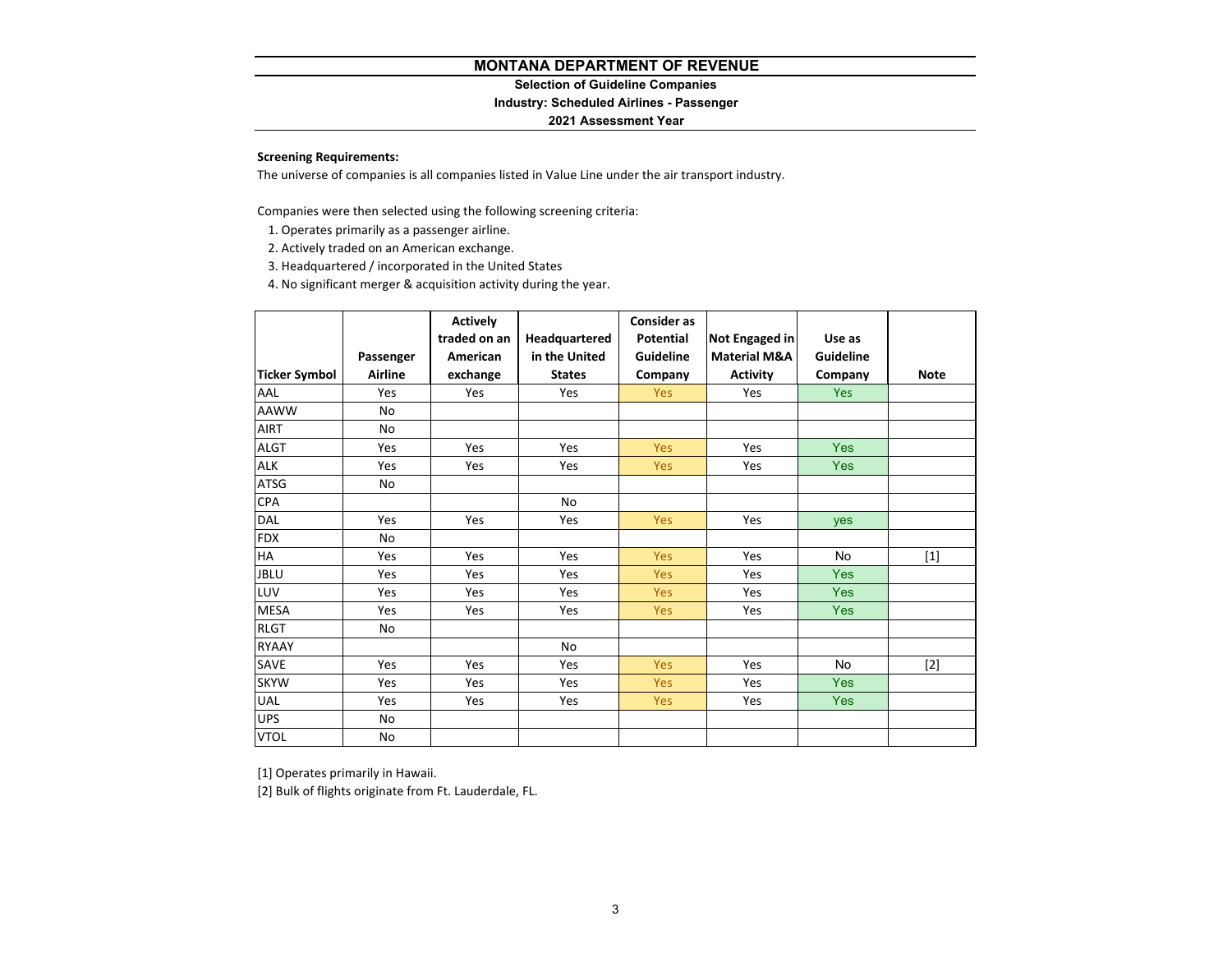# **Support for Capital Structure**

**Industry: Scheduled Airlines - Passenger**

### **2021 Assessment Year**

*(\$ and Shares Outstanding In Millions, Except Per Share Amounts)*

| А                    | в                         | C               | D          | Е                    |                       | G            | н                   |                  | J         | Κ                | L        | M                | N         |
|----------------------|---------------------------|-----------------|------------|----------------------|-----------------------|--------------|---------------------|------------------|-----------|------------------|----------|------------------|-----------|
|                      |                           |                 |            |                      | <b>End of</b><br>Year |              |                     |                  |           | Total<br>Common, |          |                  |           |
|                      |                           |                 |            |                      | Closing               | <b>MV</b>    |                     |                  | PV of     | Preferred, LT    |          |                  |           |
|                      |                           | <b>Industry</b> | Financial  | <b>Shares</b>        | <b>Stock</b>          | Common       | <b>MV Preferred</b> | <b>MV Long</b>   | Operating | Debt, & Op       |          | %                | % Debt &  |
| <b>Ticker</b>        | Company                   | Group           |            | Strength Outstanding | Price                 | <b>Stock</b> | <b>Stock</b>        | <b>Term Debt</b> | Leases    | Leases           | % Common | <b>Preferred</b> | Op Leases |
|                      |                           | Value Line      | Value Line | $10-K$               | Yahoo                 | ExF          | $10-K$              | $10-K$           | $10-K$    | $G+H+I+J$        | G/K      | H/K              | $(l+J)/K$ |
|                      |                           |                 |            |                      |                       |              | Note [1]            | Note [2]         |           |                  |          |                  |           |
| AAL                  | Amer. Airlines            | AIRTRANS C+     |            | 621                  | 15.77                 | 9,801        |                     | 30,454           | 8,428     | 48,683           | 20%      | 0%               | 80%       |
| <b>ALGT</b>          | <b>Allegiant Travel</b>   | <b>AIRTRANS</b> | $ B+$      | 16                   | 189.24                | 3,105        |                     | 1,294            | 117       | 4,516            | 69%      | 0%               | 31%       |
| ALK                  | Alaska Air Group          | <b>AIRTRANS</b> | IB.        | 124                  | 52.00                 | 6,459        |                     | 3,611            | 1,558     | 11,628           | 56%      | 0%               | 44%       |
| DAL                  | Delta Air Lines           | <b>AIRTRANS</b> | $B+$       | 647                  | 40.21                 | 26,030       |                     | 30,983           | 6,391     | 63,404           | 41%      | 0%               | 59%       |
| <b>JBLU</b>          | JetBlue Airways           | <b>AIRTRANS</b> | IB         | 316                  | 14.54                 | 4,595        |                     | 4,993            | 865       | 10,453           | 44%      | 0%               | 56%       |
| LUV                  | <b>Southwest Airlines</b> | <b>AIRTRANS</b> | $B+$       | 590                  | 46.61                 | 27,522       |                     | 12,569           | 1,868     | 41,959           | 66%      | 0%               | 34%       |
| <b>MESA</b>          | Mesa Air Group Inc        | <b>AIRTRANS</b> | IС         | 36                   | 6.69                  | 238          |                     | 757              | 106       | 1,101            | 22%      | 0%               | 78%       |
| <b>SKYW</b>          | <b>SkyWest</b>            | <b>AIRTRANS</b> | $B+$       | 50                   | 40.31                 | 2,023        |                     | 3,212            | 288       | 5,523            | 37%      | 0%               | 63%       |
| <b>UAL</b>           | United Airlines Hldgs.    | <b>AIRTRANS</b> | $C++$      | 312                  | 43.25                 | 13,487       |                     | 27,847           | 5,598     | 46,932           | 29%      | 0%               | 71%       |
| <b>All Companies</b> |                           |                 |            |                      |                       | 93,260       | $\mathbf{0}$        | 115,720          | 25,220    | 234,199          | 40%      | 0%               | 60%       |
| Average              |                           |                 |            |                      |                       |              |                     |                  |           |                  | 42%      | 0%               | 58%       |
| <b>Median</b>        |                           |                 |            |                      |                       |              |                     |                  |           |                  | 41%      | 0%               | 59%       |
|                      | <b>Trimmed Average</b>    |                 |            |                      |                       |              |                     |                  |           |                  | 42%      | 0%               | 58%       |
| High                 |                           |                 |            |                      |                       |              |                     |                  |           |                  | 69%      | $0\%$            | 80%       |
| Low                  |                           |                 |            |                      |                       |              |                     |                  |           |                  | 20%      | 0%               | 31%       |
| <b>Selected</b>      |                           |                 |            |                      |                       |              |                     |                  |           |                  | 55%      | 0%               | 45%       |
| Notes:               |                           |                 |            |                      |                       |              |                     |                  |           |                  |          | <b>Modian</b>    |           |

| <b>INULES.</b>                                                           |                   |     | <u>IVICUIAII</u> |     |
|--------------------------------------------------------------------------|-------------------|-----|------------------|-----|
| [1] Market value of preferred stock assumed to equal book value          | Current Year      | 41% | 0%               | 59% |
| [2] Market value of debt is fair value of long term debt from 10-K notes | <b>Prior Year</b> | 62% | 0%               | 38% |
|                                                                          | 2 Years Prior     | 55% | 0%               | 45% |
| MCA 15-1-210, rationale for changes to guideline companies:              | 3 Year Average    | 53% | 0%               | 47% |

2021 - No change in guideline companies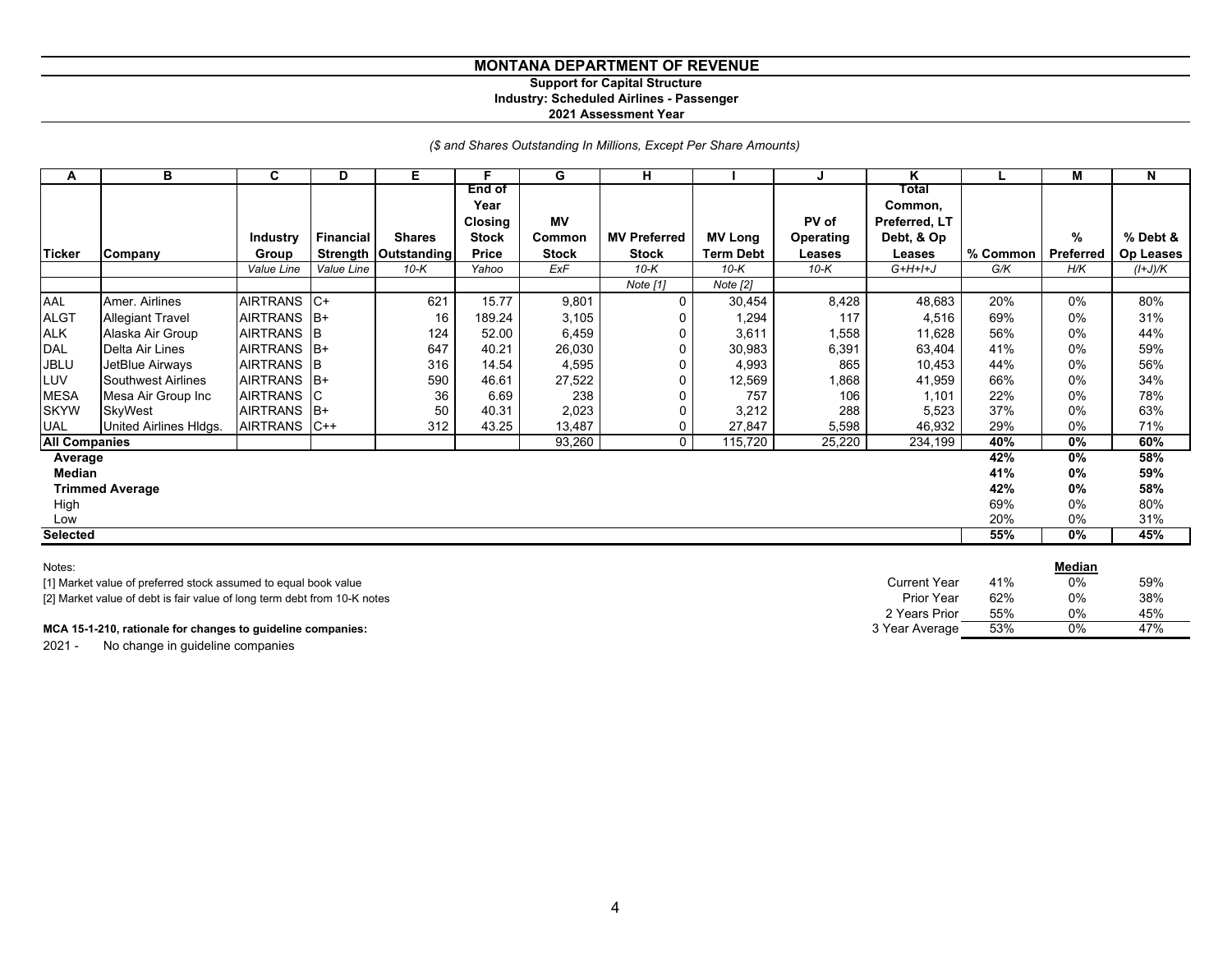# **Industry: Scheduled Airlines - Passenger Capital Asset Pricing Model (CAPM)**

**2021 Assessment Year**

### *k <sup>e</sup>= R <sup>f</sup><sup>+</sup>β x ERP*

|           |                                   | Ex Post | Ex Ante |
|-----------|-----------------------------------|---------|---------|
| $K_{e}$   | Cost of Equity                    | 12.69%  | 10.21%  |
| $R_f =$   | <b>Risk Free Rate</b>             | 1.45%   | 1.45%   |
| $\beta =$ | Beta                              | 1.55    | 1.55    |
| $ERP =$   | Equity Risk Premium $(R_m - R_f)$ | 7.25%   | 5.65%   |
| $R_m =$   | Market Rate of Return             | 8.70%   | 7.10%   |

# **Risk Free Rate Measures (Rf):**

| The Value Line Investment Survey: Selection & Opinion [1]                                                                                                                                                                       |       |
|---------------------------------------------------------------------------------------------------------------------------------------------------------------------------------------------------------------------------------|-------|
| January 1, 2021  Page 701                                                                                                                                                                                                       |       |
| Selected Yields on Taxable U.S. Treasury Securities as of 12/21/20                                                                                                                                                              |       |
| $10$ -year                                                                                                                                                                                                                      | 0.95% |
| $30$ -year                                                                                                                                                                                                                      | 1.68% |
| Federal Reserve Statistical Release <sup>[2]</sup> and U.S. Department of the Treasury, Daily Treasury Yield Curve Rates <sup>[3]</sup><br>U.S. government securities, Treasury constant maturities, Nominal, December 31, 2020 |       |
| 10-year                                                                                                                                                                                                                         | 0.93% |
| 20-year                                                                                                                                                                                                                         | 1.45% |
| 30-year                                                                                                                                                                                                                         | 1.65% |
| <b>Risk Free Rate Selected</b>                                                                                                                                                                                                  | 1.45% |
| Notes                                                                                                                                                                                                                           |       |
| [1] "Value Line Selection & Opinion", Value Line (January 3, 2020)                                                                                                                                                              |       |
| [2] https://www.federalreserve.gov/datadownload/Choose.aspx?rel=H.15                                                                                                                                                            |       |

[3] https://www.treasury.gov/resource-center/data-chart-center/interest-rates/

| Ex Post - Equity Risk Premium Measures (ERP = Rm - Rf)    |                 |             |       |             |       |
|-----------------------------------------------------------|-----------------|-------------|-------|-------------|-------|
| Duff & Phelps, 2021 Cost of Capital Navigator             |                 |             |       |             |       |
|                                                           |                 | $R_m^{[4]}$ | $R_m$ | $R_{\rm f}$ | ERP   |
| ERP "Historical" - Ex Post                                | Arithmetic Avg. | 8.70%       | 8.70% | 1.45%       | 7.25% |
| ERP "Supply-side" - Ex Post                               | Arithmetic Avg. | 7.45%       | 7.45% | 1.45%       | 6.00% |
| <b>Ex Post Equity Risk Premium Selected</b>               |                 | 8.70%       |       | 1.45%       | 7.25% |
| Ex Ante - Equity Risk Premium Measures (ERP = Rm - Rf)    |                 |             |       |             |       |
| DOR 3 Stage Dividend Growth Model, S & P 500, See Exhibit |                 |             |       |             |       |
|                                                           |                 | $R_m^{[4]}$ | $R_m$ | $R_{\rm f}$ | ERP   |
| ERP - Ex Ante                                             |                 | 7.44%       | 7.44% | 1.45%       | 5.99% |
| Duff & Phelps, 2021 Cost of Capital Navigator             |                 | $R_m^{[4]}$ | $R_m$ | $R_f$       | ERP   |
| ERP "Conditional" - Ex Ante                               |                 |             | 8.00% | 2.50%       | 5.50% |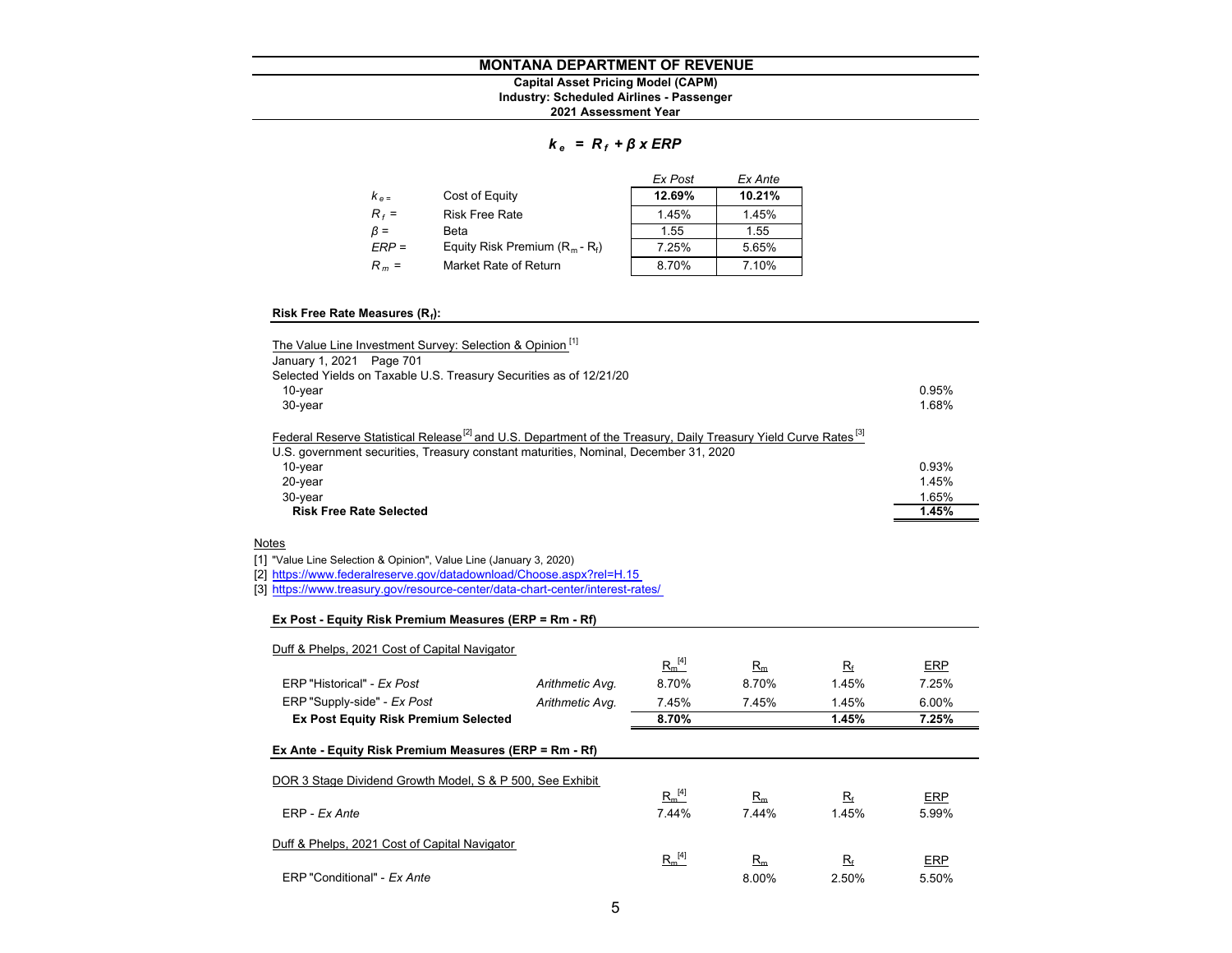### **Industry: Scheduled Airlines - Passenger Capital Asset Pricing Model (CAPM)**

**2021 Assessment Year**

### *k <sup>e</sup>= R <sup>f</sup><sup>+</sup>β x ERP*

| 7.10%       |             | 1.45%       | 5.65%      |
|-------------|-------------|-------------|------------|
| 6.17%       | 5.65%       |             | 4.72%      |
| 7.44%       | 8.00%       |             | 5.99%      |
| 6.39%       | 6.66%       |             | 5.22%      |
| 6.67%       | 6.74%       |             | 5.29%      |
| $R_m^{[4]}$ | $R_m$       | $R_{\rm f}$ | <b>ERP</b> |
| 6.39%       | 5.87%       | 0.93%       | 4.94%      |
| 6.17%       | 5.65%       | 0.93%       | 4.72%      |
|             | $R_m$       | $R_{\rm f}$ | ERP        |
|             | $R_m^{[4]}$ |             |            |

<u>Notes</u><br>[4] R<sub>m</sub> estimated using selected Risk Free Rate (R<sub>f</sub>)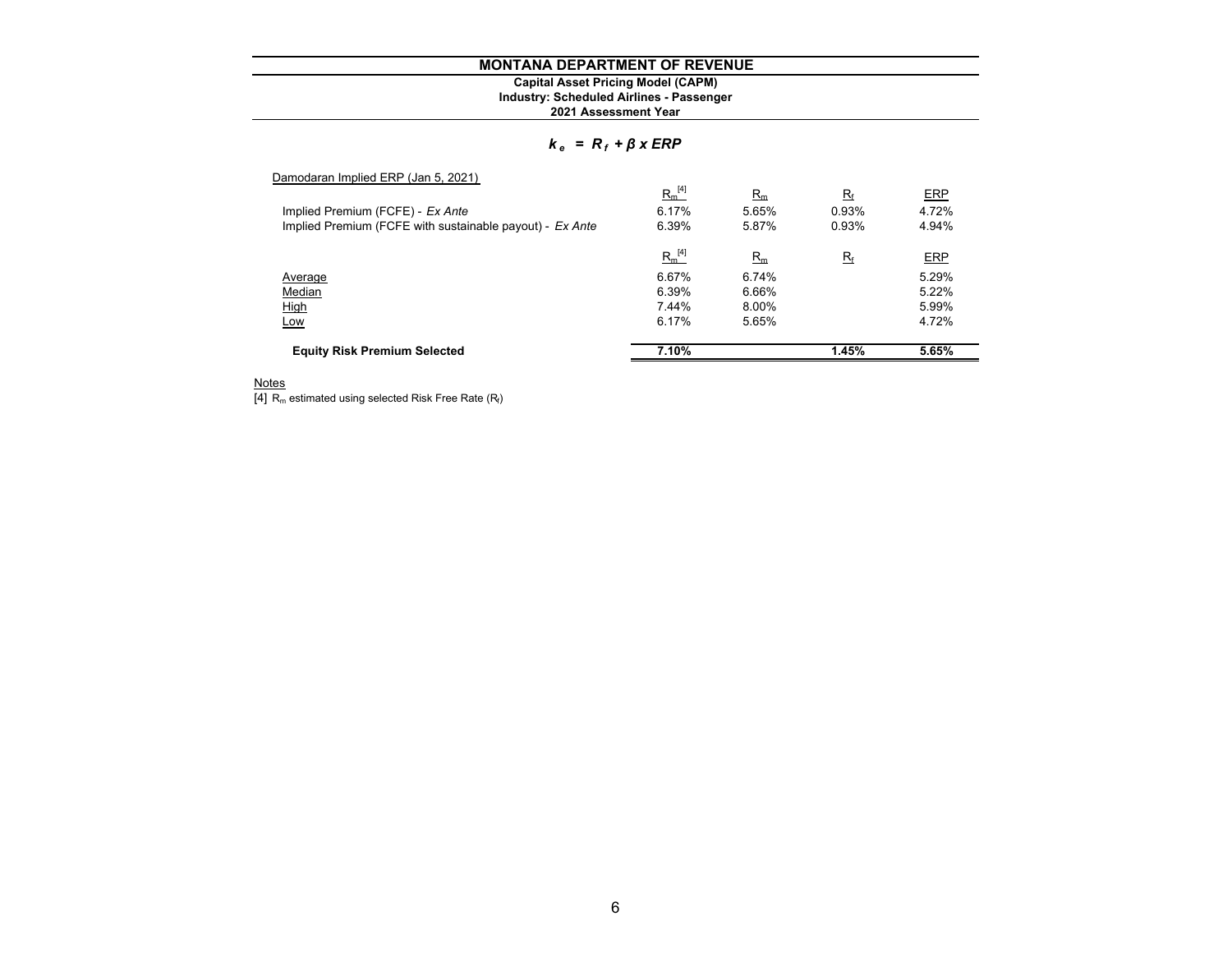# **2021 Assessment Year Industry: Scheduled Airlines - Passenger Support for Beta Selection in CAPM**

| A                      | в                         | C               | D                | Е           |
|------------------------|---------------------------|-----------------|------------------|-------------|
|                        |                           | <b>Industry</b> | <b>Financial</b> |             |
| lTicker                | Company                   | Group           | <b>Strength</b>  | <b>Beta</b> |
|                        |                           | Value Line      | Value Line       | Value Line  |
| <b>AAL</b>             | Amer. Airlines            | <b>AIRTRANS</b> | C+               | 1.65        |
| <b>ALGT</b>            | <b>Allegiant Travel</b>   | <b>AIRTRANS</b> | B+               | 1.30        |
| <b>ALK</b>             | Alaska Air Group          | <b>AIRTRANS</b> | В                | 1.50        |
| <b>DAL</b>             | Delta Air Lines           | <b>AIRTRANS</b> | B+               | 1.55        |
| <b>JBLU</b>            | JetBlue Airways           | <b>AIRTRANS</b> | B                | 1.65        |
| LUV                    | <b>Southwest Airlines</b> | <b>AIRTRANS</b> | B+               | 1.10        |
| <b>MESA</b>            | Mesa Air Group Inc        | <b>AIRTRANS</b> | С                | 1.55        |
| <b>SKYW</b>            | <b>SkyWest</b>            | <b>AIRTRANS</b> | B+               | 1.65        |
| <b>UAL</b>             | United Airlines Hldgs.    | <b>AIRTRANS</b> | $C++$            | 1.65        |
| Average                |                           |                 |                  | 1.51        |
| <b>Median</b>          |                           |                 |                  | 1.55        |
| <b>Trimmed Average</b> |                           |                 |                  | 1.55        |
| High                   |                           |                 |                  | 1.65        |
| Low                    |                           |                 |                  | 1.10        |
| <b>Selected</b>        |                           |                 |                  | 1.55        |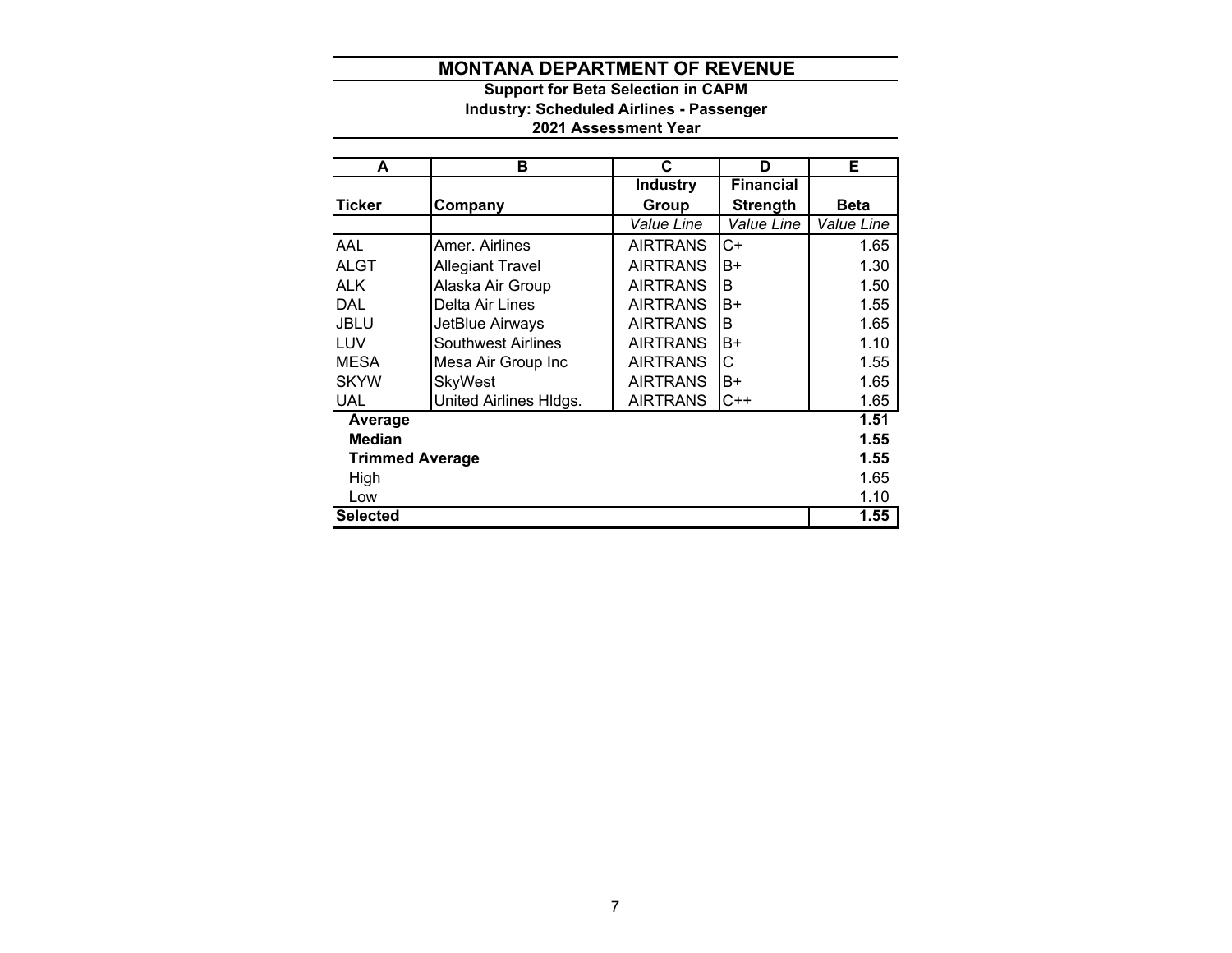### **Inflation & Real Growth Industry: Scheduled Airlines - Passenger 2021 Assessment Year**

|                                                   |                    |                             |                          |       | <b>Nominal Growth</b> |
|---------------------------------------------------|--------------------|-----------------------------|--------------------------|-------|-----------------------|
| А                                                 | в                  | C                           | D                        | Е     | F                     |
| <b>Source Description</b>                         | Inflation<br>(CPI) | <b>Real Growth</b><br>(GDP) | <b>Nominal</b><br>Growth | Low   | High                  |
| Livingston Survey <sup>[1]</sup>                  | 2.19%              | 2.21%                       | 4.40%                    |       |                       |
| Survey of Professional Forecasters <sup>[2]</sup> | 2.24%              | 2.27%                       | 4.51%                    |       |                       |
| Congressional Budget Office <sup>[3]</sup>        | 1.90%              | 3.70%                       | 5.60%                    |       |                       |
| Average                                           | 2.11%              | 2.73%                       | 4.84%                    |       |                       |
| Median                                            | 2.19%              | 2.27%                       | 4.46%                    |       |                       |
| High                                              | 2.24%              | 3.70%                       | 5.94%                    |       |                       |
| Low                                               | 1.90%              | 2.21%                       | 4.11%                    |       |                       |
| <b>Selected</b>                                   | 2.00%              | 2.50%                       | 4.50%                    | 4.11% | 5.94%                 |

| <b>Inflationary Trend Factors</b> |                  |                                              |                                      |                                   |                                              |                                       |
|-----------------------------------|------------------|----------------------------------------------|--------------------------------------|-----------------------------------|----------------------------------------------|---------------------------------------|
| Year                              | Dec. CPI-U Index | Percent<br>Change<br>From<br><b>Previous</b> | Dec. to Dec.<br>Conversion<br>Factor | Annual Avg.<br><b>CPI-U Index</b> | Percent<br>Change<br>From<br><b>Previous</b> | Annual<br><b>Conversion</b><br>Factor |
|                                   |                  |                                              |                                      |                                   |                                              |                                       |
|                                   |                  |                                              |                                      |                                   |                                              |                                       |
|                                   | Note [5]         | Note [6]                                     | <b>Note [7]</b>                      | Note [5]                          | Note [6]                                     | Note [7]                              |
| 2008                              | 210.228          |                                              | 1.2390                               | 215.303                           |                                              | 1.2021                                |
| 2009                              | 215.949          | 2.6%                                         | 1.2062                               | 214.537                           | $-0.4%$                                      | 1.2064                                |
| 2010                              | 219.179          | 1.5%                                         | 1.1884                               | 218.056                           | 1.6%                                         | 1.1869                                |
| 2011                              | 225.672          | 2.9%                                         | 1.1542                               | 224.939                           | 3.1%                                         | 1.1506                                |
| 2012                              | 229.601          | 1.7%                                         | 1.1345                               | 229.594                           | 2.0%                                         | 1.1273                                |
| 2013                              | 233.049          | 1.5%                                         | 1.1177                               | 232.957                           | 1.4%                                         | 1.1110                                |
| 2014                              | 234.812          | 0.8%                                         | 1.1093                               | 236.736                           | 1.6%                                         | 1.0932                                |
| 2015                              | 236.525          | 0.7%                                         | 1.1013                               | 237.017                           | 0.1%                                         | 1.0920                                |
| 2016                              | 241.432          | 2.0%                                         | 1.0789                               | 240.007                           | 1.2%                                         | 1.0783                                |
| 2017                              | 246.524          | 2.1%                                         | 1.0566                               | 245.120                           | 2.1%                                         | 1.0559                                |
| 2018                              | 251.233          | 1.9%                                         | 1.0368                               | 251.107                           | 2.4%                                         | 1.0307                                |
| 2019                              | 256.974          | 2.2%                                         | 1.0136                               | 255.657                           | 1.8%                                         | 1.0123                                |
| 2020                              | 260.474          | 1.3%                                         | 1.0000                               | 258.811                           | 1.2%                                         | 1.0000                                |

Notes

[1] Federal Reserve Bank of Philadelphia The Livingston Survey December 18, 2020 Table 3 Inflation Rate and Real GDP mean

https://www.philadelphiafed.org/research-and-data/real-time-center/livingston-survey

[2] Federal Reserve Bank of Philadelphia Survey of Professional Forecasters February 12, 2021 Table 8 and Table 9 Average over next 10-Year mean

https://www.philadelphiafed.org/surveys-and-data/real-time-data-research/survey-of-professional-forecasters

[3] Congressional Budget Office, The Budget and Economic Outlook: 2021 to 2031, Table 2-1

https://www.cbo.gov/about/products/budget-economic-data#4

[5] Historical Consumer Price Index for All Urban Consumers (CPI-U): U.S. city average, all items, index averages (1982-84=100, unless otherwise noted)

https://www.bls.gov/cpi/tables/supplemental-files/historical-cpi-u-202001.pdf

[6] (Row year - Previous Year) / Row Year

[7] Most current year / Row year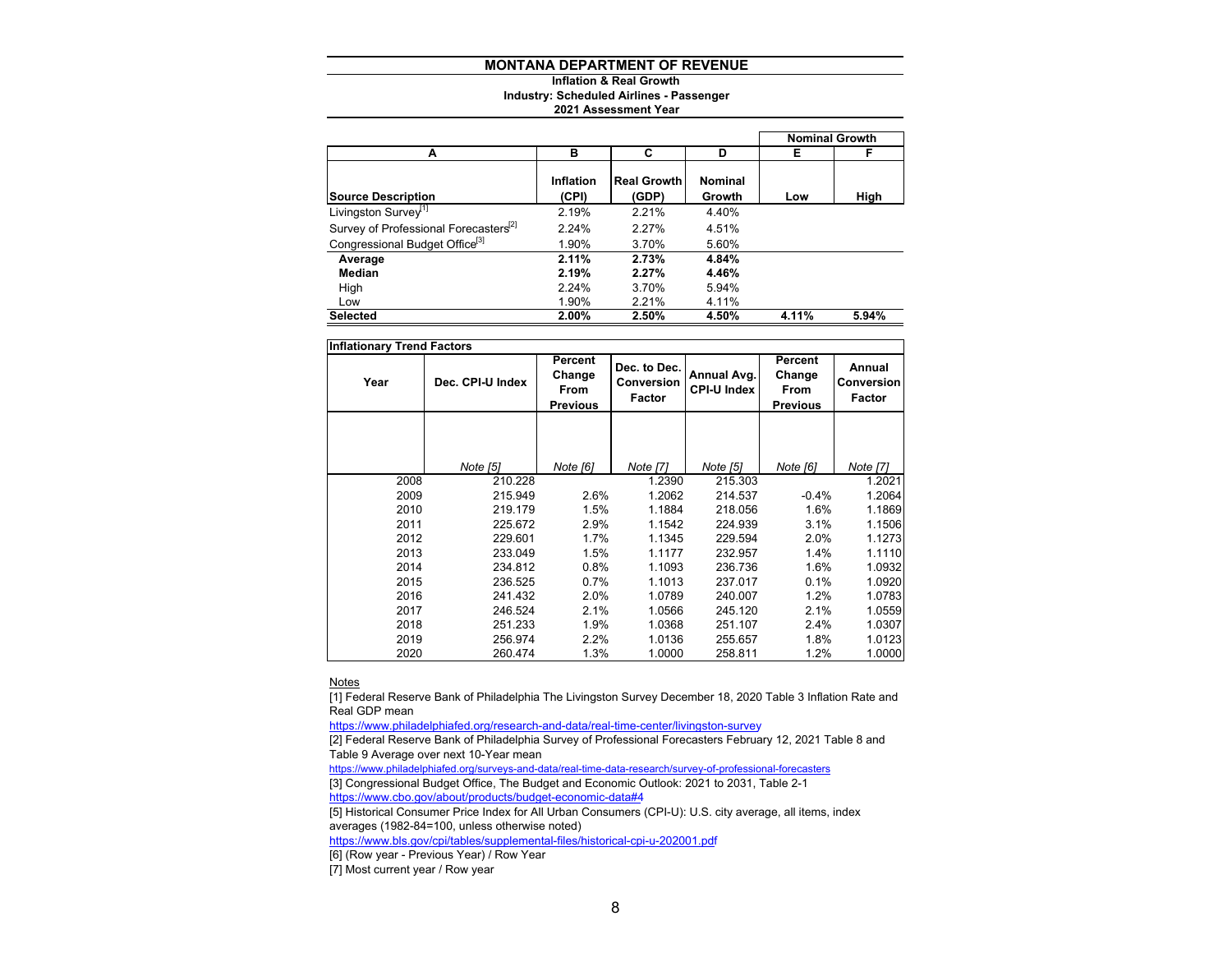# **3 Stage Dividend Discount Model (DDM)**

**Industry: Scheduled Airlines - Passenger**

**2021 Assessment Year**

 $k_e = (D_1 / P_0) + g$ 

**ke =** Cost of Equity

**D<sub>1</sub>** = Expected Dividend

**P<sub>0</sub>** = Current Price Per Share

**g =** Sustainable Long-Term Growth

| A             | в                       | C.                    | D                        | Е                      |                            | G                          | н                     |                       |
|---------------|-------------------------|-----------------------|--------------------------|------------------------|----------------------------|----------------------------|-----------------------|-----------------------|
|               |                         | 2020                  | <b>2021 Est</b>          |                        | <b>Sustainable</b>         | <b>Sustainable</b>         | <b>Cost of Equity</b> | <b>Cost of Equity</b> |
|               |                         | <b>Year End Stock</b> | Div'ds Decl'd            | <b>Expected Equity</b> | Long-Term                  | Long-Term                  | <b>Dividend</b>       | <b>Earnings</b>       |
| <b>Ticker</b> | Company                 | <b>Price</b>          | per sh                   | <b>Payout Yield</b>    | Growth Rate <sup>[1]</sup> | Growth Rate <sup>[1]</sup> | Growth                | Growth                |
|               |                         | Yahoo                 | <i><b>Value Line</b></i> | D/C                    | <b>Dividends</b>           | Earnings                   | E+F                   | $E+G$                 |
|               |                         | $P_o$                 | $D_{1}$                  | $D_1/P_0$              | g                          | g                          | $k_e$                 | $k_e$                 |
| AAL           | Amer. Airlines          | 15.77                 | 0.00                     | 0.00%                  |                            |                            |                       |                       |
| <b>ALGT</b>   | <b>Allegiant Travel</b> | 189.24                | 0.00                     | 0.00%                  |                            |                            |                       |                       |
| <b>ALK</b>    | Alaska Air Group        | 52.00                 | 0.00                     | 0.00%                  |                            |                            |                       |                       |
| <b>DAL</b>    | Delta Air Lines         | 40.21                 | 0.00                     | 0.00%                  |                            |                            |                       |                       |
| <b>JBLU</b>   | JetBlue Airways         | 14.54                 | 0.00                     | 0.00%                  |                            |                            |                       |                       |
| LUV           | Southwest Airlines      | 46.61                 | 0.00                     | 0.00%                  |                            |                            |                       |                       |
| <b>MESA</b>   | Mesa Air Group Inc      | 6.69                  | 0.00                     | 0.00%                  |                            |                            |                       |                       |
| <b>SKYW</b>   | <b>SkyWest</b>          | 40.31                 | 0.00                     | 0.00%                  |                            |                            |                       |                       |
| UAL           | United Airlines HIdgs.  | 43.25                 | 0.00                     | $0.00\%$               |                            |                            |                       |                       |
| Average       |                         |                       |                          |                        |                            |                            |                       |                       |

**Median**

# **Trimmed Average**

| High            | 0.00% | $0.00\%$ |
|-----------------|-------|----------|
| Low             | 0.00% | 0.00%    |
| <b>Selected</b> | nmf   | nmf      |

# Notes

[1] From worksheet: DDM Sustainable Long-Term Growth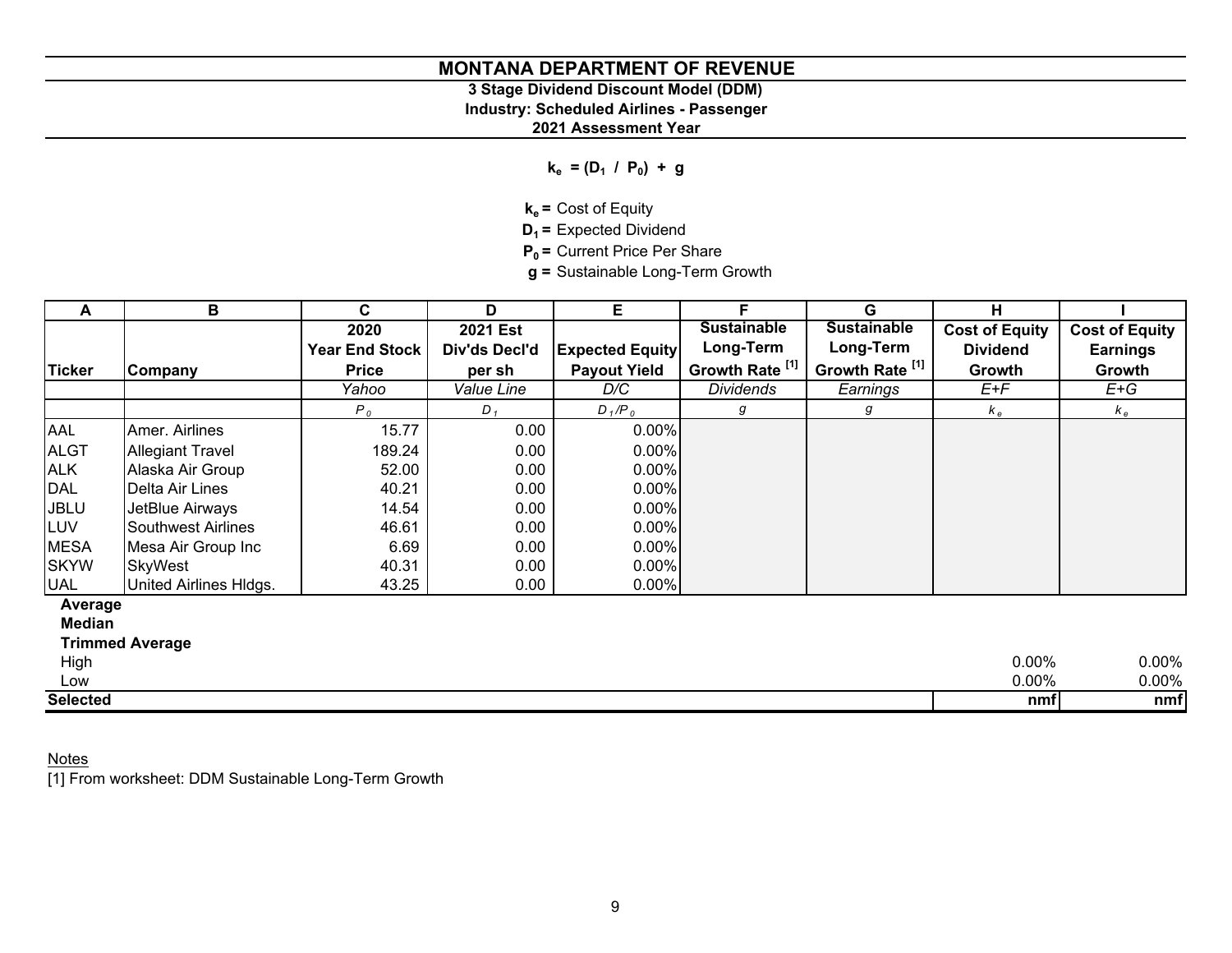# **Support for DDM - Short Term Growth Rate Calculations Industry: Scheduled Airlines - Passenger**

**2021 Assessment Year**

|               | в                         | С                    | D             | Е               |               | G                  |
|---------------|---------------------------|----------------------|---------------|-----------------|---------------|--------------------|
|               |                           | <b>End of Year</b>   | Div'ds Decl'd | <b>Expected</b> | Div'ds Decl'd |                    |
|               |                           | <b>Closing Stock</b> | per sh        | <b>Dividend</b> | per sh        | <b>Short-Term</b>  |
| <b>Ticker</b> | Company                   | <b>Price</b>         | 2021 Est      | Yield           | 2024-2026 Est | <b>Growth Rate</b> |
|               |                           | Yahoo                | Value Line    | D/C             | Value Line    | Note [1]           |
| AAL           | Amer. Airlines            | 15.77                | 0.00          | $0.00\%$        | 0.00          |                    |
| <b>ALGT</b>   | <b>Allegiant Travel</b>   | 189.24               | 0.00          | $0.00\%$        | 0.00          |                    |
| <b>ALK</b>    | Alaska Air Group          | 52.00                | 0.00          | $0.00\%$        | 0.00          |                    |
| <b>DAL</b>    | Delta Air Lines           | 40.21                | 0.00          | 0.00%           | 1.50          |                    |
| <b>JBLU</b>   | JetBlue Airways           | 14.54                | 0.00          | $0.00\%$        | 0.00          |                    |
| LUV           | <b>Southwest Airlines</b> | 46.61                | 0.00          | $0.00\%$        | 0.00          |                    |
| <b>MESA</b>   | Mesa Air Group Inc        | 6.69                 | 0.00          | $0.00\%$        |               |                    |
| <b>SKYW</b>   | <b>SkyWest</b>            | 40.31                | 0.00          | 0.00%           | 0.00          |                    |
| <b>UAL</b>    | United Airlines HIdgs.    | 43.25                | 0.00          | $0.00\%$        | 0.00          |                    |

| А             | в                       | С                   | D             | Е                  |
|---------------|-------------------------|---------------------|---------------|--------------------|
|               |                         | <b>Earnings per</b> | Earnings per  |                    |
|               |                         | share               | share         | <b>Short-Term</b>  |
| <b>Ticker</b> | Company                 | <b>2021 Est</b>     | 2024-2026 Est | <b>Growth Rate</b> |
|               |                         | Value Line          | Value Line    | Note [1]           |
| <b>AAL</b>    | Amer. Airlines          | (7.50)              | 3.50          |                    |
| <b>ALGT</b>   | <b>Allegiant Travel</b> | 4.75                | 18.00         | 39.52%             |
| <b>ALK</b>    | Alaska Air Group        | (4.25)              | 6.45          |                    |
| DAL           | Delta Air Lines         | (2.85)              | 8.00          |                    |
| <b>JBLU</b>   | JetBlue Airways         | (2.30)              | 2.00          |                    |
| LUV           | Southwest Airlines      | (1.00)              | 4.50          |                    |
| <b>MESA</b>   | Mesa Air Group Inc      |                     |               |                    |
| <b>SKYW</b>   | <b>SkyWest</b>          | 0.95                | 6.50          | 61.73%             |
| <b>UAL</b>    | United Airlines HIdgs.  | (10.25)             | 10.50         |                    |

<u>Notes</u>

[1] 5 year compound annual growth rate (CAGR) - 4 periods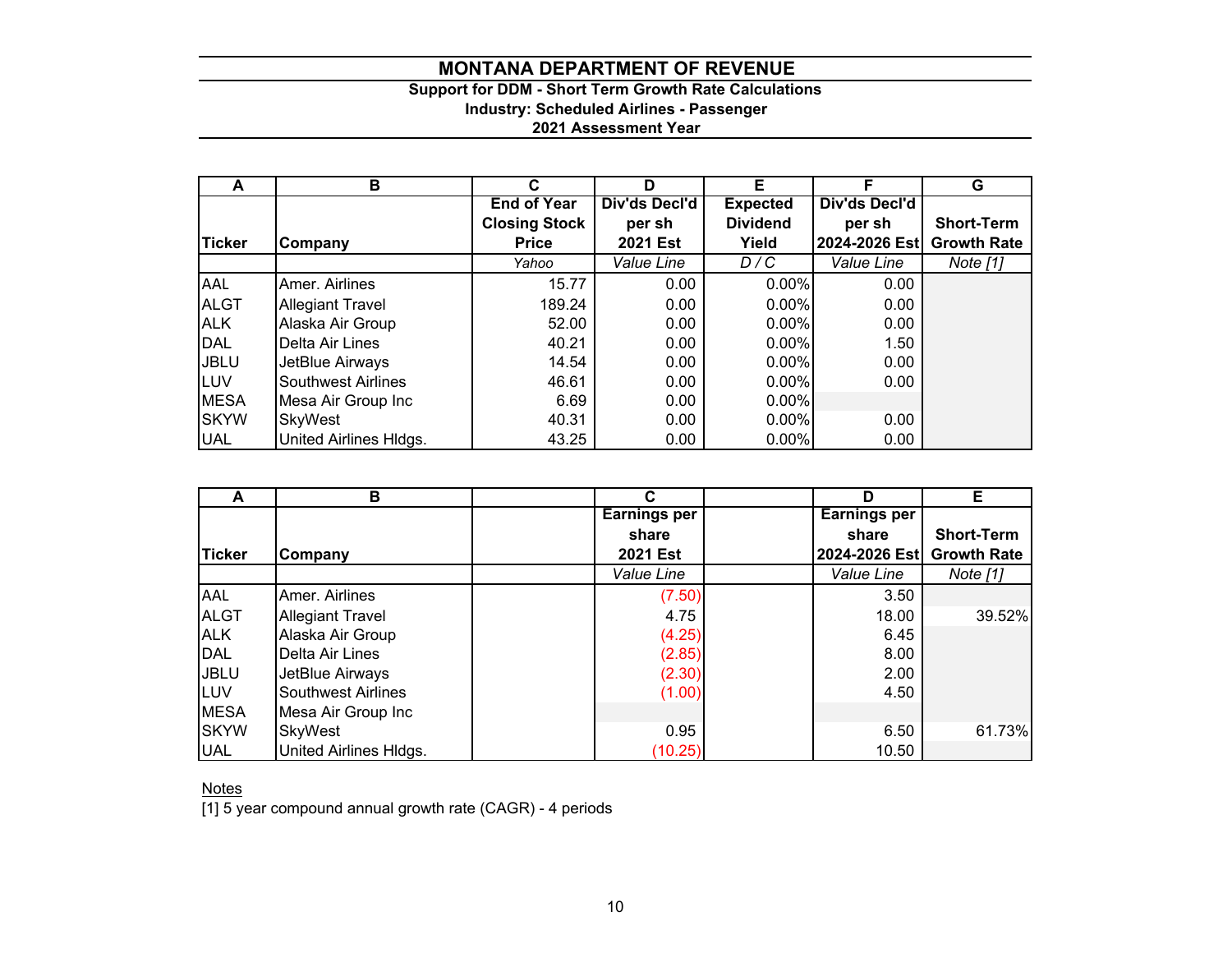# **Support for DDM - Sustainable Long Term Growth**

**Industry: Scheduled Airlines - Passenger**

### **2021 Assessment Year**

|              | Dividend Growth Rate    |                                   |                                                                    |                                                  |                          |                               |                                                                  |                       | Stage 1 |                |       |       |       |
|--------------|-------------------------|-----------------------------------|--------------------------------------------------------------------|--------------------------------------------------|--------------------------|-------------------------------|------------------------------------------------------------------|-----------------------|---------|----------------|-------|-------|-------|
| Ticker       | Company                 | Year End<br><b>Stock</b><br>Price | Expected<br><b>Short-Term</b><br><b>Dividend</b><br>Growth<br>Rate | Expected<br>Long-Term Expected<br>Growth<br>Rate | <b>Dividend</b><br>Yield | Internal<br>Rate of<br>Return | Implied<br><b>Sustainable</b><br>Long-Term<br>Growth Rate<br>(g) | Initial<br>Investment | $D_1$   | D <sub>2</sub> | $D_3$ | $D_4$ | $D_5$ |
|              |                         |                                   |                                                                    |                                                  |                          | $Ke = IRR$ of                 | $g = IRR - Div.$                                                 |                       |         |                |       |       |       |
|              |                         | Yahoo                             | Note [1]                                                           | Note [2]                                         | $D_1/P_0$                | $D_1$ : $D_{500}$             | Yield                                                            |                       |         |                |       |       |       |
| AAL          | Amer. Airlines          | 15.77                             | 0.00%                                                              | 4.50%                                            | $0.00\%$                 |                               |                                                                  | (15.77)               | 0.00    | 0.00           | 0.00  | 0.00  | 0.00  |
| <b>ALGT</b>  | <b>Allegiant Travel</b> | 189.24                            | 0.00%                                                              | 4.50%                                            | $0.00\%$                 |                               |                                                                  | (189.24)              | 0.00    | 0.00           | 0.00  | 0.00  | 0.00  |
| <b>ALK</b>   | Alaska Air Group        | 52.00                             | 0.00%                                                              | 4.50%                                            | $0.00\%$                 |                               |                                                                  | (52.00)               | 0.00    | 0.00           | 0.00  | 0.00  | 0.00  |
| <b>DAL</b>   | Delta Air Lines         | 40.21                             | 0.00%                                                              | 4.50%                                            | $0.00\%$                 |                               |                                                                  | (40.21)               | 0.00    | 0.00           | 0.00  | 0.00  | 0.00  |
| <b>JBLU</b>  | JetBlue Airways         | 14.54                             | $0.00\%$                                                           | 4.50%                                            | $0.00\%$                 |                               |                                                                  | (14.54)               | 0.00    | 0.00           | 0.00  | 0.00  | 0.00  |
| <b>LUV</b>   | Southwest Airlines      | 46.61                             | $0.00\%$                                                           | 4.50%                                            | $0.00\%$                 |                               |                                                                  | (46.61)               | 0.00    | 0.00           | 0.00  | 0.00  | 0.00  |
| <b>MESA</b>  | Mesa Air Group Inc      | 6.69                              | 0.00%                                                              | 4.50%                                            | $0.00\%$                 |                               |                                                                  | (6.69)                | 0.00    | 0.00           | 0.00  | 0.00  | 0.00  |
| <b>ISKYW</b> | SkyWest                 | 40.31                             | 0.00%                                                              | 4.50%                                            | $0.00\%$                 |                               |                                                                  | (40.31)               | 0.00    | 0.00           | 0.00  | 0.00  | 0.00  |
| <b>UAL</b>   | United Airlines HIdgs.  | 43.25                             | 0.00%                                                              | 4.50%                                            | $0.00\%$                 |                               |                                                                  | (43.25)               | 0.00    | 0.00           | 0.00  | 0.00  | 0.00  |

|               | Earnings Growth Rate    |                                   | Stage 1                                                                   |                                                         |                          |                               |                                                                         |                       |       |                |       |       |       |
|---------------|-------------------------|-----------------------------------|---------------------------------------------------------------------------|---------------------------------------------------------|--------------------------|-------------------------------|-------------------------------------------------------------------------|-----------------------|-------|----------------|-------|-------|-------|
| <b>Ticker</b> | Company                 | Year End<br><b>Stock</b><br>Price | <b>Expected</b><br><b>Short-Term</b><br><b>Earnings</b><br>Growth<br>Rate | <b>Expected</b><br>Long-Term Expected<br>Growth<br>Rate | <b>Dividend</b><br>Yield | Internal<br>Rate of<br>Return | Implied<br><b>Sustainable</b><br>Long-Term<br><b>Growth Rate</b><br>(g) | Initial<br>Investment | $D_1$ | D <sub>2</sub> | $D_3$ | $D_4$ | $D_5$ |
|               |                         |                                   |                                                                           |                                                         |                          | $Ke = IRR$ of                 | $g = IRR - Div.$                                                        |                       |       |                |       |       |       |
|               |                         | Yahoo                             | Note [1]                                                                  | Note [2]                                                | $D_1/P_0$                | $D_1$ : $D_{500}$             | Yield                                                                   |                       |       |                |       |       |       |
| AAL           | Amer. Airlines          | 15.77                             | $0.00\%$                                                                  | 4.50%                                                   | $0.00\%$                 |                               |                                                                         | (15.77)               | 0.00  | 0.00           | 0.00  | 0.00  | 0.00  |
| <b>ALGT</b>   | <b>Allegiant Travel</b> | 189.24                            | 39.52%                                                                    | 4.50%                                                   | $0.00\%$                 |                               |                                                                         | (189.24)              | 0.00  | 0.00           | 0.00  | 0.00  | 0.00  |
| <b>ALK</b>    | Alaska Air Group        | 52.00                             | $0.00\%$                                                                  | 4.50%                                                   | $0.00\%$                 |                               |                                                                         | (52.00)               | 0.00  | 0.00           | 0.00  | 0.00  | 0.00  |
| DAL           | Delta Air Lines         | 40.21                             | $0.00\%$                                                                  | 4.50%                                                   | $0.00\%$                 |                               |                                                                         | (40.21)               | 0.00  | 0.00           | 0.00  | 0.00  | 0.00  |
| <b>JBLU</b>   | JetBlue Airways         | 14.54                             | $0.00\%$                                                                  | 4.50%                                                   | $0.00\%$                 |                               |                                                                         | (14.54)               | 0.00  | 0.00           | 0.00  | 0.00  | 0.00  |
| LUV           | Southwest Airlines      | 46.61                             | $0.00\%$                                                                  | 4.50%                                                   | $0.00\%$                 |                               |                                                                         | (46.61)               | 0.00  | 0.00           | 0.00  | 0.00  | 0.00  |
| <b>MESA</b>   | Mesa Air Group Inc      | 6.69                              | $0.00\%$                                                                  | 4.50%                                                   | $0.00\%$                 |                               |                                                                         | (6.69)                | 0.00  | 0.00           | 0.00  | 0.00  | 0.00  |
| <b>SKYW</b>   | SkyWest                 | 40.31                             | 61.73%                                                                    | 4.50%                                                   | $0.00\%$                 |                               |                                                                         | (40.31)               | 0.00  | 0.00           | 0.00  | 0.00  | 0.00  |
| <b>UAL</b>    | United Airlines HIdgs.  | 43.25                             | $0.00\%$                                                                  | 4.50%                                                   | $0.00\%$                 |                               |                                                                         | (43.25)               | 0.00  | 0.00           | 0.00  | 0.00  | 0.00  |

<u>Notes</u><br>[1] From worksheet: DDM Short Term Growth Rate Calculations [2] From worksheet: Inflation & Real Growth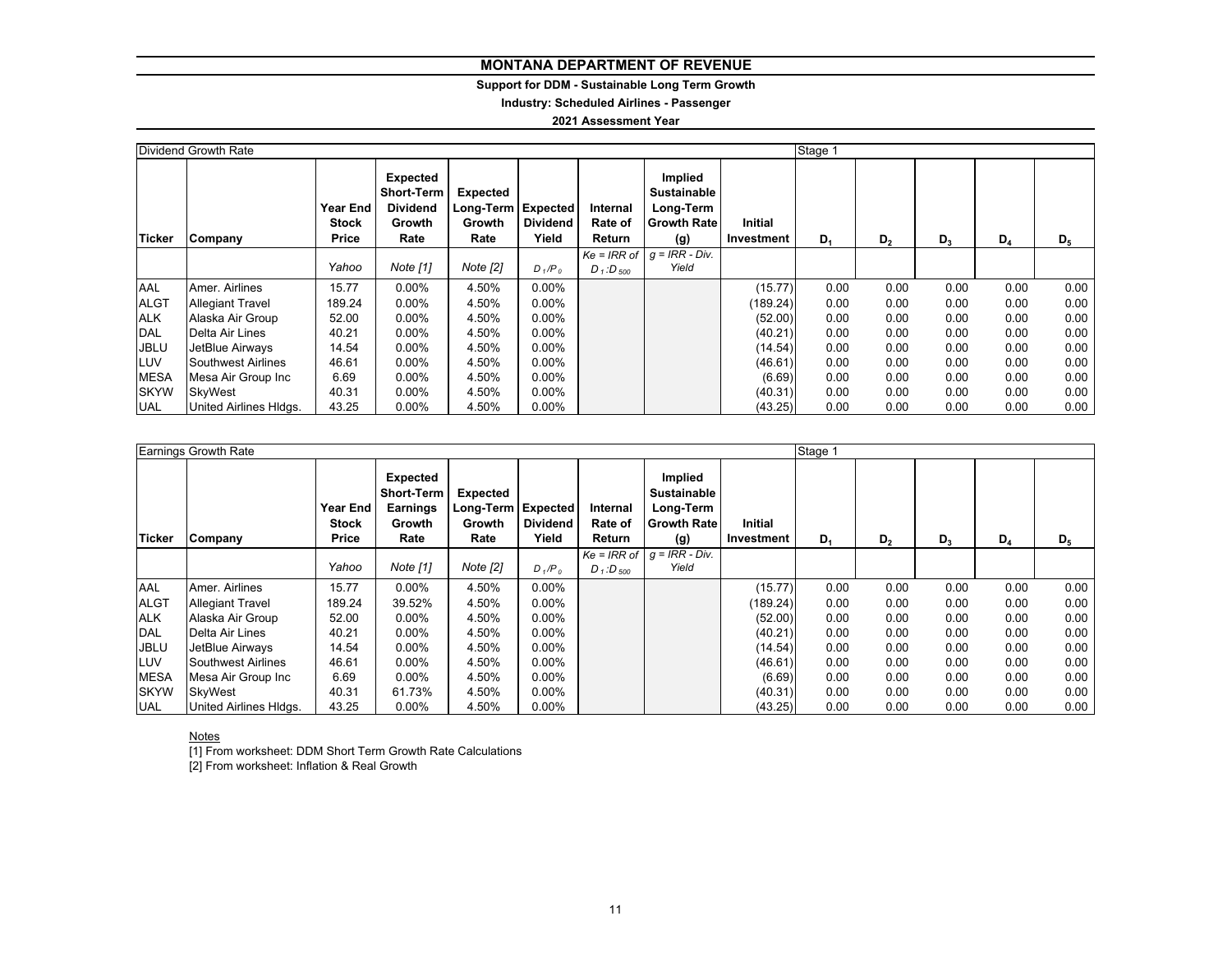# **Support for DDM - Sustainable Long Term Growth**

**Industry: Scheduled Airlines - Passenger**

| Dividend Stage 2 |       |                |       |                |          |          |          |          |          |          |          |          |          |          |          | Stage 3  |          |           |
|------------------|-------|----------------|-------|----------------|----------|----------|----------|----------|----------|----------|----------|----------|----------|----------|----------|----------|----------|-----------|
| Ticker           | $D_6$ | D <sub>7</sub> | $D_8$ | D <sub>9</sub> | $D_{10}$ | $D_{11}$ | $D_{12}$ | $D_{13}$ | $D_{14}$ | $D_{15}$ | $D_{16}$ | $D_{17}$ | $D_{18}$ | $D_{19}$ | $D_{20}$ | $D_{21}$ | $D_{22}$ | $D_{500}$ |
|                  |       |                |       |                |          |          |          |          |          |          |          |          |          |          |          |          |          |           |
| <b>AAL</b>       | 0.00  | 0.00           | 0.00  | 0.00           | 0.00     | 0.00     | 0.00     | 0.00     | 0.00     | 0.00     | 0.00     | 0.00     | 0.00     | 0.00     | 0.00     | 0.00     | 0.00     | 0         |
| <b>ALGT</b>      | 0.00  | 0.00           | 0.00  | 0.00           | 0.00     | 0.00     | 0.00     | 0.00     | 0.00     | 0.00     | 0.00     | 0.00     | 0.00     | 0.00     | 0.00     | 0.00     | 0.00     |           |
| <b>ALK</b>       | 0.00  | 0.00           | 0.00  | 0.00           | 0.00     | 0.00     | 0.00     | 0.00     | 0.00     | 0.00     | 0.00     | 0.00     | 0.00     | 0.00     | 0.00     | 0.00     | 0.00     |           |
| <b>DAL</b>       | 0.00  | 0.00           | 0.00  | 0.00           | 0.00     | 0.00     | 0.00     | 0.00     | 0.00     | 0.00     | 0.00     | 0.00     | 0.00     | 0.00     | 0.00     | 0.00     | 0.00     |           |
| <b>JBLU</b>      | 0.00  | 0.00           | 0.00  | 0.00           | 0.00     | 0.00     | 0.00     | 0.00     | 0.00     | 0.00     | 0.00     | 0.00     | 0.00     | 0.00     | 0.00     | 0.00     | 0.00     |           |
| LUV              | 0.00  | 0.00           | 0.00  | 0.00           | 0.00     | 0.00     | 0.00     | 0.00     | 0.00     | 0.00     | 0.00     | 0.00     | 0.00     | 0.00     | 0.00     | 0.00     | 0.00     |           |
| <b>MESA</b>      | 0.00  | 0.00           | 0.00  | 0.00           | 0.00     | 0.00     | 0.00     | 0.00     | 0.00     | 0.00     | 0.00     | 0.00     | 0.00     | 0.00     | 0.00     | 0.00     | 0.00     |           |
| <b>SKYW</b>      | 0.00  | 0.00           | 0.00  | 0.00           | 0.00     | 0.00     | 0.00     | 0.00     | 0.00     | 0.00     | 0.00     | 0.00     | 0.00     | 0.00     | 0.00     | 0.00     | 0.00     | 0         |
| <b>UAL</b>       | 0.00  | 0.00           | 0.00  | 0.00           | 0.00     | 0.00     | 0.00     | 0.00     | 0.00     | 0.00     | 0.00     | 0.00     | 0.00     | 0.00     | 0.00     | 0.00     | 0.00     | 0         |

|             | Earnings Stage 2 |                |                |       |          |          |          |          |          |          |          |          |          | Stage 3  |          |          |          |           |
|-------------|------------------|----------------|----------------|-------|----------|----------|----------|----------|----------|----------|----------|----------|----------|----------|----------|----------|----------|-----------|
| Ticker      | D <sub>6</sub>   | D <sub>7</sub> | $\mathsf{D}_8$ | $D_9$ | $D_{10}$ | $D_{11}$ | $D_{12}$ | $D_{13}$ | $D_{14}$ | $D_{15}$ | $D_{16}$ | $D_{17}$ | $D_{18}$ | $D_{19}$ | $D_{20}$ | $D_{21}$ | $D_{22}$ | $D_{500}$ |
|             |                  |                |                |       |          |          |          |          |          |          |          |          |          |          |          |          |          |           |
| AAL         | 0.00             | 0.00           | 0.00           | 0.00  | 0.00     | 0.00     | 0.00     | 0.00     | 0.00     | 0.00     | 0.00     | 0.00     | 0.00     | 0.00     | 0.00     | 0.00     | 0.00     |           |
| <b>ALGT</b> | 0.00             | 0.00           | 0.00           | 0.00  | 0.00     | 0.00     | 0.00     | 0.00     | 0.00     | 0.00     | 0.00     | 0.00     | 0.00     | 0.00     | 0.00     | 0.00     | 0.00     |           |
| <b>ALK</b>  | 0.00             | 0.00           | 0.00           | 0.00  | 0.00     | 0.00     | 0.00     | 0.00     | 0.00     | 0.00     | 0.00     | 0.00     | 0.00     | 0.00     | 0.00     | 0.00     | 0.00     | 0 I       |
| DAL         | 0.00             | 0.00           | 0.00           | 0.00  | 0.00     | 0.00     | 0.00     | 0.00     | 0.00     | 0.00     | 0.00     | 0.00     | 0.00     | 0.00     | 0.00     | 0.00     | 0.00     | 0 I       |
| <b>JBLU</b> | 0.00             | 0.00           | 0.00           | 0.00  | 0.00     | 0.00     | 0.00     | 0.00     | 0.00     | 0.00     | 0.00     | 0.00     | 0.00     | 0.00     | 0.00     | 0.00     | 0.00     |           |
| LUV         | 0.00             | 0.00           | 0.00           | 0.00  | 0.00     | 0.00     | 0.00     | 0.00     | 0.00     | 0.00     | 0.00     | 0.00     | 0.00     | 0.00     | 0.00     | 0.00     | 0.00     | 0 I       |
| <b>MESA</b> | 0.00             | 0.00           | 0.00           | 0.00  | 0.00     | 0.00     | 0.00     | 0.00     | 0.00     | 0.00     | 0.00     | 0.00     | 0.00     | 0.00     | 0.00     | 0.00     | 0.00     | 0 I       |
| <b>SKYW</b> | 0.00             | 0.00           | 0.00           | 0.00  | 0.00     | 0.00     | 0.00     | 0.00     | 0.00     | 0.00     | 0.00     | 0.00     | 0.00     | 0.00     | 0.00     | 0.00     | 0.00     | 0 I       |
| <b>UAL</b>  | 0.00             | 0.00           | 0.00           | 0.00  | 0.00     | 0.00     | 0.00     | 0.00     | 0.00     | 0.00     | 0.00     | 0.00     | 0.00     | 0.00     | 0.00     | 0.00     | 0.00     | 0         |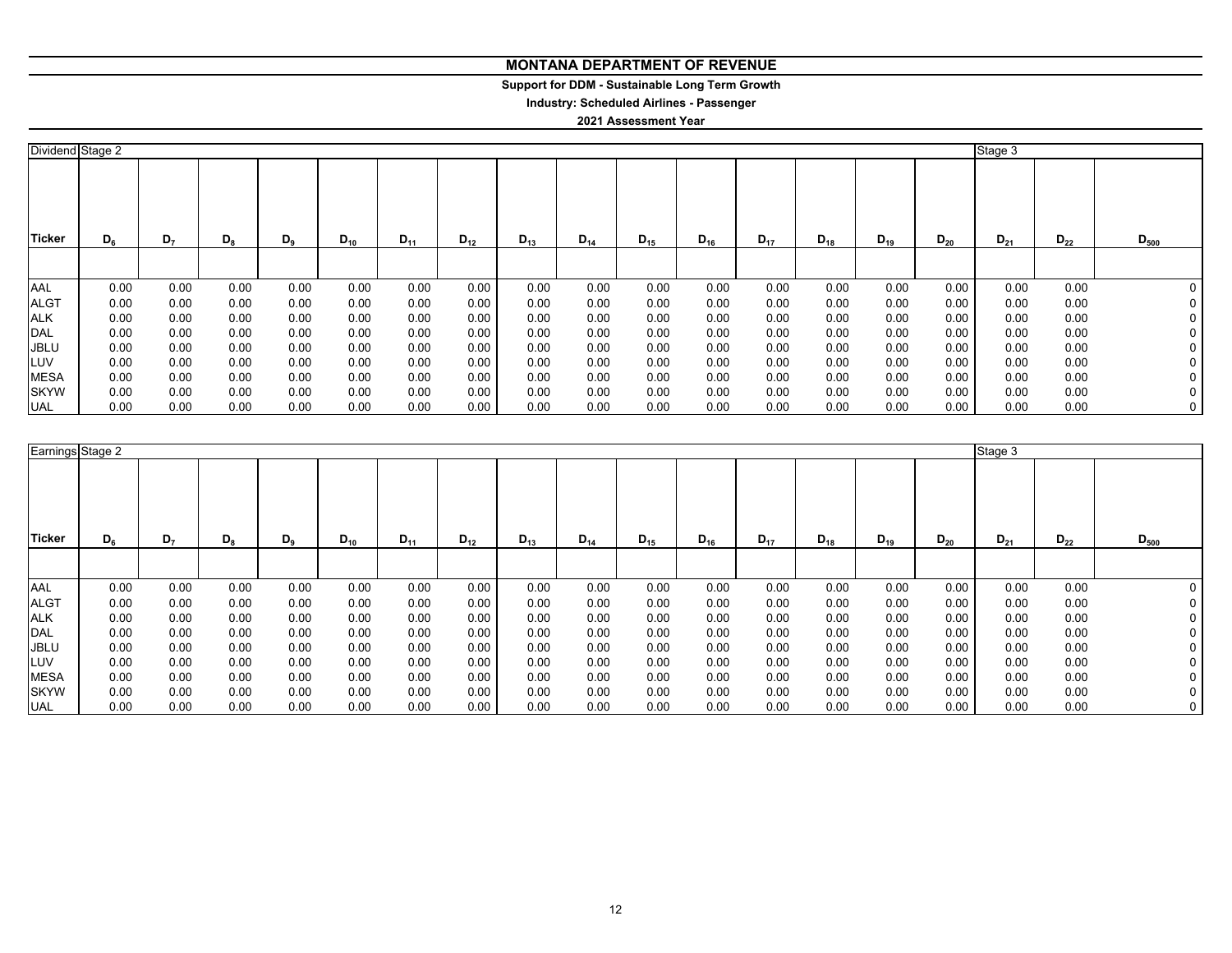# **Support for Cost of Debt Component - Yield to Maturity**

**Industry: Scheduled Airlines - Passenger**

| A                    | в                         | C.              | D                | Е                | F               |
|----------------------|---------------------------|-----------------|------------------|------------------|-----------------|
|                      |                           |                 |                  | Moody's          |                 |
|                      |                           | <b>Industry</b> | <b>Financial</b> | <b>Long Term</b> | <b>Numeric</b>  |
| Ticker               | Company                   | Group           | <b>Strength</b>  | Rating           | Rating          |
|                      |                           | Value Line      | Value Line       | Moodys.com       |                 |
|                      |                           |                 |                  |                  |                 |
| AAL                  | Amer. Airlines            | <b>AIRTRANS</b> | $C+$             | <b>B2</b>        | 15              |
| <b>ALGT</b>          | <b>Allegiant Travel</b>   | <b>AIRTRANS</b> | B+               | Ba3              | 13              |
| <b>ALK</b>           | Alaska Air Group          | <b>AIRTRANS</b> | B                |                  |                 |
| <b>DAL</b>           | Delta Air Lines           | <b>AIRTRANS</b> | $B+$             | Baa3             | 10              |
| <b>JBLU</b>          | JetBlue Airways           | <b>AIRTRANS</b> | B                | Ba2              | 12              |
| <b>LUV</b>           | <b>Southwest Airlines</b> | <b>AIRTRANS</b> | B+               | Baa1             | 8               |
| <b>MESA</b>          | Mesa Air Group Inc        | <b>AIRTRANS</b> | C                |                  |                 |
| <b>SKYW</b>          | <b>SkyWest</b>            | <b>AIRTRANS</b> | B+               |                  |                 |
| <b>UAL</b>           | United Airlines Hldgs.    | <b>AIRTRANS</b> | $C++$            | Ba1              | 11              |
| <b>All Companies</b> |                           |                 |                  |                  |                 |
| Average              |                           |                 |                  |                  | $\overline{12}$ |
| <b>Median</b>        |                           |                 |                  |                  | 12              |
|                      | <b>Trimmed Average</b>    |                 |                  |                  | 12              |
| High                 |                           |                 |                  |                  | 15              |
| Low                  |                           |                 |                  |                  | 8               |
| <b>Selected</b>      |                           |                 |                  | Ba <sub>2</sub>  | 12              |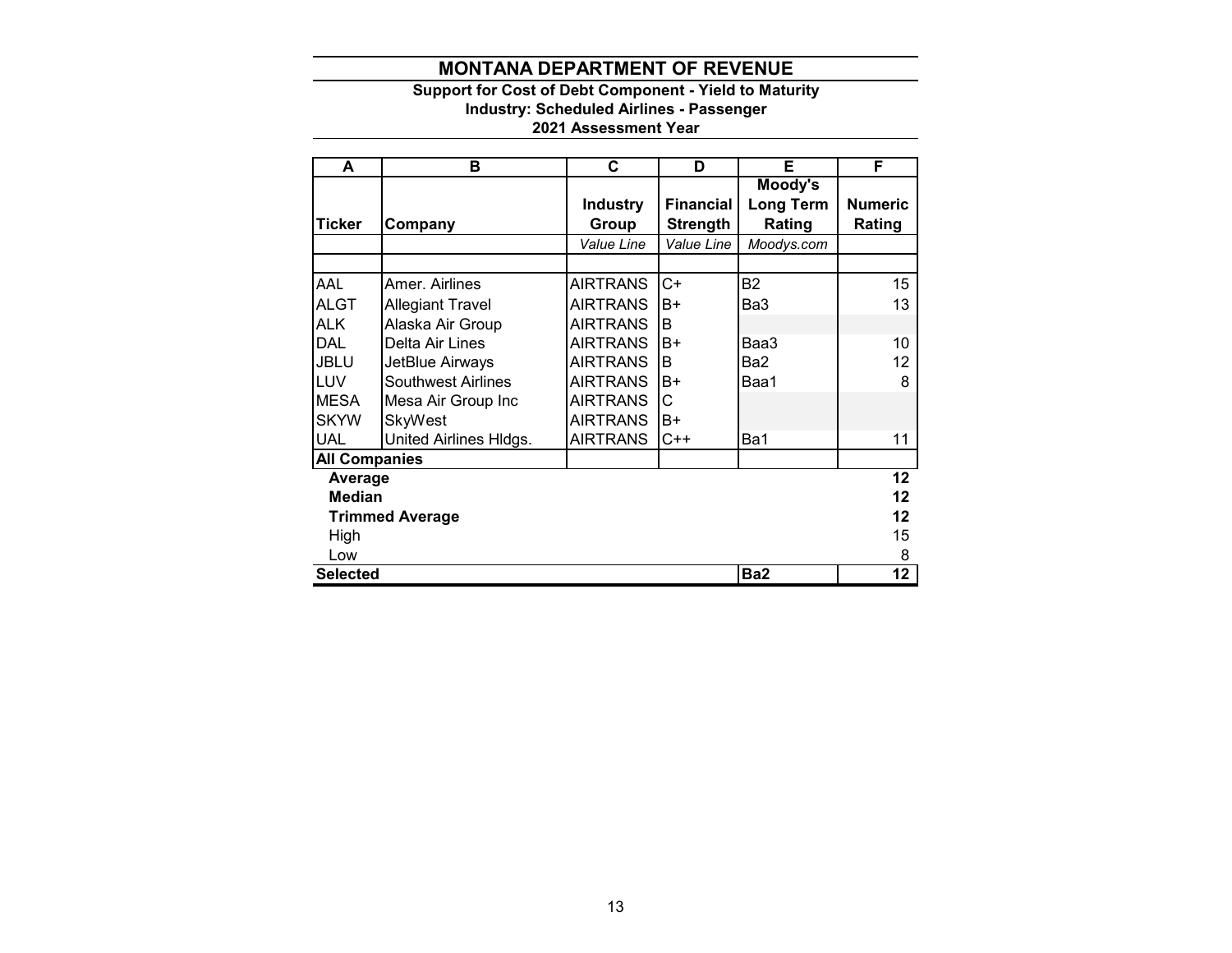### **Support for Direct Capitalization - Equity Capitalization Rate**

**Industry: Scheduled Airlines - Passenger**

|                        | в                       | C              | D                  | Е                 |                               | G       | н               |                 |                         | κ          |                                        | М             |                        | O                     | P                       | Q           | R           |
|------------------------|-------------------------|----------------|--------------------|-------------------|-------------------------------|---------|-----------------|-----------------|-------------------------|------------|----------------------------------------|---------------|------------------------|-----------------------|-------------------------|-------------|-------------|
|                        |                         | End of<br>Year |                    |                   |                               |         | Ke              | Ke              |                         |            |                                        |               | Ke<br>Estimate<br>Cash | Ke<br><b>Estimate</b> |                         |             |             |
|                        |                         | Closing        |                    |                   |                               |         | <b>Estimate</b> |                 | Estimate - IVL Historic | VL Est     |                                        | <b>VL Est</b> | <b>Flow</b>            | Cash                  |                         | <b>Book</b> |             |
|                        |                         | <b>Stock</b>   | <b>VL Historic</b> |                   | <b>VL Historic VL Est P/E</b> |         | <b>Earnings</b> | <b>Earnings</b> |                         |            | <b>Cash Flow Cash Flow VL Historic</b> | P/CF          | (Hist.                 |                       | Flow (Est. Market Value | Value       |             |
| <b>Ticker</b>          | Company                 | Price          | <b>EPS</b>         | <b>VL Est EPS</b> | <b>P/E Ratio</b>              | Ratio   | (Hist. P/E)     | (Est. P/E)      |                         |            | Per Share   Per Share   P/CF Ratio     | Ratio         | P(CF)                  | P/CF)                 | of Equity               | of Equity   | <b>MTBR</b> |
|                        |                         | Yahoo          | Value Line         | Value Line        | C/D                           | C/E     | 1/F             | 1/G             | Value Line              | Value Line | C/J                                    | C/K           | 1/L                    | 1/M                   | Price x Shrs            | Value Line  | P/Q         |
| AAL                    | Amer. Airlines          | 15.77          | (19.87)            | (7.50)            | (0.79)                        | (2.10)  |                 |                 | (12.02)                 | (4.15)     | (1.31)                                 | (3.80)        |                        |                       | 9,801                   | (6,867.00)  | (1.43)      |
| <b>ALGT</b>            | <b>Allegiant Travel</b> | 189.24         | (9.20)             | 4.75              | (20.57)                       | 39.84   |                 | 2.51%           | 23.80                   | 1.65       | 7.95                                   | 114.69        | 12.58%                 | 0.87%                 | 3,105                   | 883.60      | 3.51        |
| <b>ALK</b>             | Alaska Air Group        | 52.00          | (10.14)            | (4.25)            | (5.13)                        | (12.24) |                 |                 | 9.93                    | (6.70)     | 5.24                                   | (7.76)        | 19.10%                 |                       | 6,459                   | 4,331.00    | 1.49        |
| <b>DAL</b>             | Delta Air Lines         | 40.21          | (10.77)            | (2.85)            | (3.73)                        | (14.11) |                 |                 | 11.44                   | (6.95)     | 3.51                                   | (5.79)        | 28.45%                 |                       | 26,030                  | 15,358.00   | 1.69        |
| <b>JBLU</b>            | JetBlue Airways         | 14.54          | (5.72)             | (2.30)            | (2.54)                        | (6.32)  |                 |                 | 3.88                    | (3.35)     | 3.75                                   | (4.34)        | 26.69%                 |                       | 4,595                   | 4,799.00    | 0.96        |
| LUV                    | Southwest Airlines      | 46.61          | (6.10)             | (1.00)            | (7.64)                        | (46.61) |                 |                 | (3.82)                  | 1.15       | (12.20)                                | 40.53         |                        | 2.47%                 | 27,522                  | 8,876.00    | 3.10        |
| <b>MESA</b>            | Mesa Air Group Inc      | 6.69           | 0.86               | 0.00              | 7.78                          |         | 12.86%          |                 | 3.10                    | 0.00       | 2.16                                   |               | 46.34%                 |                       | 238                     | 457.90      | 0.52        |
| <b>SKYW</b>            | SkyWest                 | 40.31          | (0.19)             | 0.95              | (212.16)                      | 42.43   |                 | 2.36%           | 13.70                   | 9.35       | 2.94                                   | 4.31          | 33.99%                 | 23.20%                | 2,023                   | 2,175.00    | 0.93        |
| <b>UAL</b>             | United Airlines HIdgs.  | 43.25          | (27.04)            | (10.25)           | (1.60)                        | (4.22)  |                 |                 | 21.57                   | (18.63)    | 2.01                                   | (2.32)        | 49.87%                 |                       | 13,487                  | 11,531.00   | 1.17        |
| Average                |                         |                | (27.38)            | (0.42)            | 12.86%                        | 2.43%   |                 |                 | 1.56                    | 16.94      | 31.00%                                 | 8.84%         |                        |                       | 1.33                    |             |             |
| Median                 |                         |                | (3.73)             | (5.27)            | 12.86%                        | 2.43%   |                 |                 | 2.94                    | (3.06)     | 28.45%                                 | 2.47%         |                        |                       | 1.17                    |             |             |
| <b>Trimmed Average</b> |                         |                | (6.00)             | 0.14              |                               |         |                 |                 | 2.61                    | 4.77       | 30.91%                                 | 2.47%         |                        |                       | 1.41                    |             |             |
| High                   |                         |                |                    |                   | 7.78                          | 42.43   | 12.86%          | 2.51%           |                         |            | 7.95                                   | 114.69        | 49.87%                 | 23.20%                |                         |             | 3.51        |
| Low                    |                         |                |                    | (212.16)          | (46.61)                       | 12.86%  | 2.36%           |                 |                         | (12.20)    | (7.76)                                 | 12.58%        | 0.87%                  |                       |                         | (1.43)      |             |
| <b>Selected</b>        |                         |                |                    |                   |                               | nmf     |                 |                 | 3.45                    |            |                                        | 29.00%        |                        |                       | 1.40                    |             |             |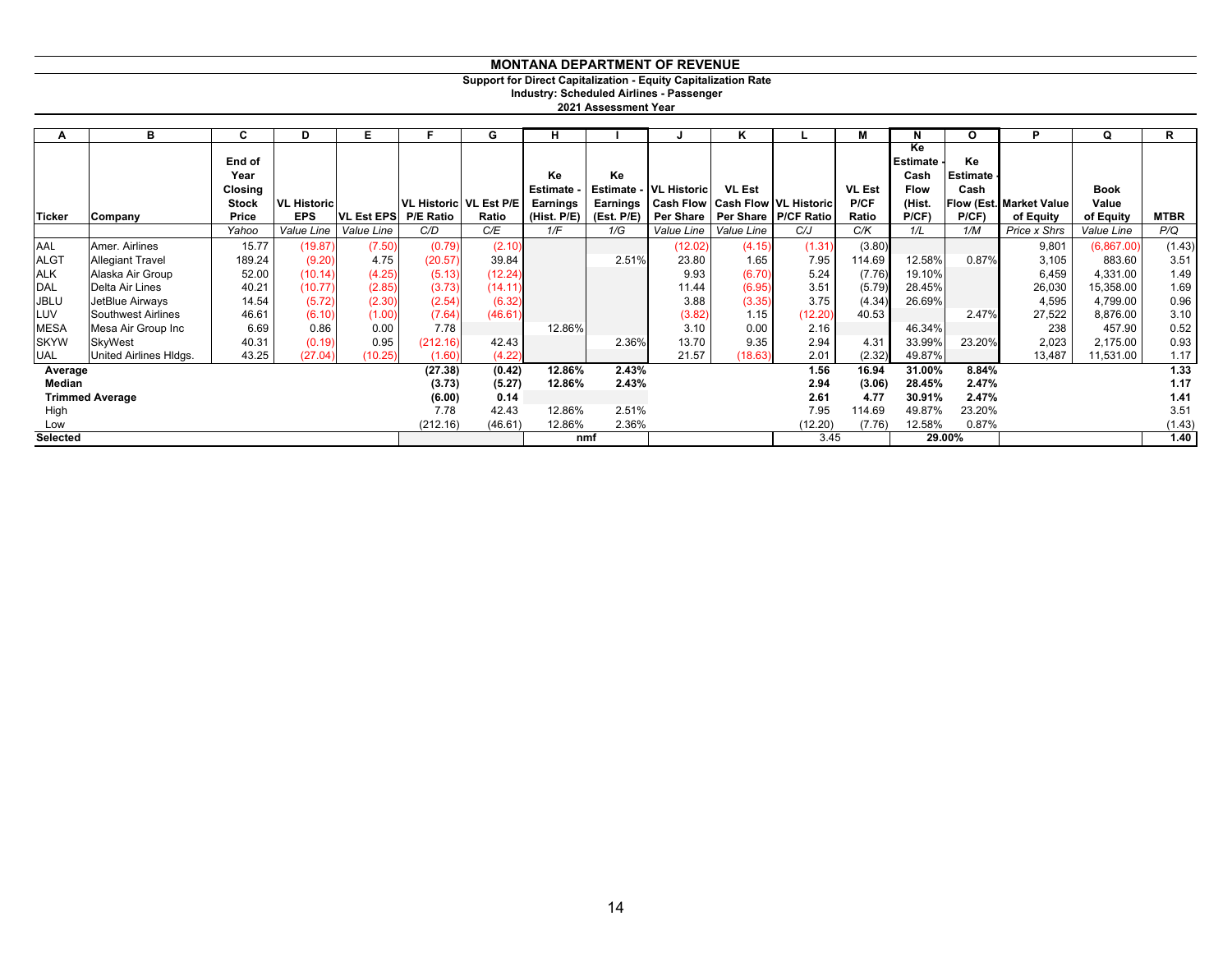# **Support for Direct Capitalization - Debt Capitalization Rate**

**Industry: Scheduled Airlines - Passenger**

|  |  | (\$ in Millions) |
|--|--|------------------|
|  |  |                  |

| A                      | B                         | $\mathsf{C}$        | D                    | E                    | F                   | G                   | H                 |                      |             |
|------------------------|---------------------------|---------------------|----------------------|----------------------|---------------------|---------------------|-------------------|----------------------|-------------|
|                        |                           | <b>Current Year</b> | <b>Previous Year</b> | <b>Previous Year</b> | <b>Current Year</b> | <b>Current Year</b> | Average           | <b>Current Yield</b> | <b>MTBR</b> |
| <b>Ticker</b>          | <b>Company</b>            | Interest Exp.       | <b>MV LT Debt</b>    | <b>BV LT Debt</b>    | <b>MV LT Debt</b>   | <b>BV LT Debt</b>   | <b>MV LT Debt</b> |                      |             |
|                        |                           | 10-K                | 10-K                 | 10-K                 | 10-К                | $10-K$              | $(D+F)/2$         | (C/H)                | (F/G)       |
| AAL                    | Amer. Airlines            | 1,227               | 24,508               | 24,315               | 30,454              | 32,593              | 27,481            | 4.46%                | 0.93        |
| <b>ALGT</b>            | <b>Allegiant Travel</b>   | 60                  | 1,232                | 1,422                | 1,294               | 1,659               | 1,263             | 4.79%                | 0.78        |
| <b>ALK</b>             | Alaska Air Group          | 98                  | 1,507                | 1,499                | 3,611               | 3,495               | 2,559             | 3.83%                | 1.03        |
| <b>DAL</b>             | Delta Air Lines           | 929                 | 11,454               | 11,160               | 30,983              | 29,157              | 21,219            | 4.38%                | 1.06        |
| <b>JBLU</b>            | JetBlue Airways           | 179                 | 2,456                | 2,334                | 4,993               | 4,863               | 3,725             | 4.81%                | 1.03        |
| <b>LUV</b>             | <b>Southwest Airlines</b> | 349                 | 2,665                | 2,665                | 12,569              | 10,331              | 7,617             | 4.58%                | 1.22        |
| <b>MESA</b>            | Mesa Air Group Inc        | 44                  | 868                  | 843                  | 757                 | 732                 | 813               | 5.43%                | 1.03        |
| <b>SKYW</b>            | <b>SkyWest</b>            | 123                 | 3,025                | 2,993                | 3,212               | 3,204               | 3,118             | 3.95%                | 1.00        |
| <b>UAL</b>             | United Airlines Hldgs.    | 1,063               | 15,469               | 14,818               | 27,847              | 27,153              | 21,658            | 4.91%                | 1.03        |
| <b>All Companies</b>   |                           | 4,073               |                      |                      | 115,720             | 113,186             | 89,452            | 4.55%                | 1.02        |
| Average                |                           |                     |                      |                      |                     |                     |                   | 4.57%                | 1.01        |
| <b>Median</b>          |                           |                     |                      |                      |                     |                     |                   | 4.58%                | 1.03        |
| <b>Trimmed Average</b> |                           |                     |                      |                      |                     |                     |                   |                      | 1.02        |
| High                   |                           |                     |                      |                      |                     |                     |                   | 5.43%                | 1.22        |
| Low                    |                           | 3.83%               | 0.78                 |                      |                     |                     |                   |                      |             |
| <b>Selected</b>        |                           |                     |                      |                      |                     |                     |                   | 4.60%                | 1.03        |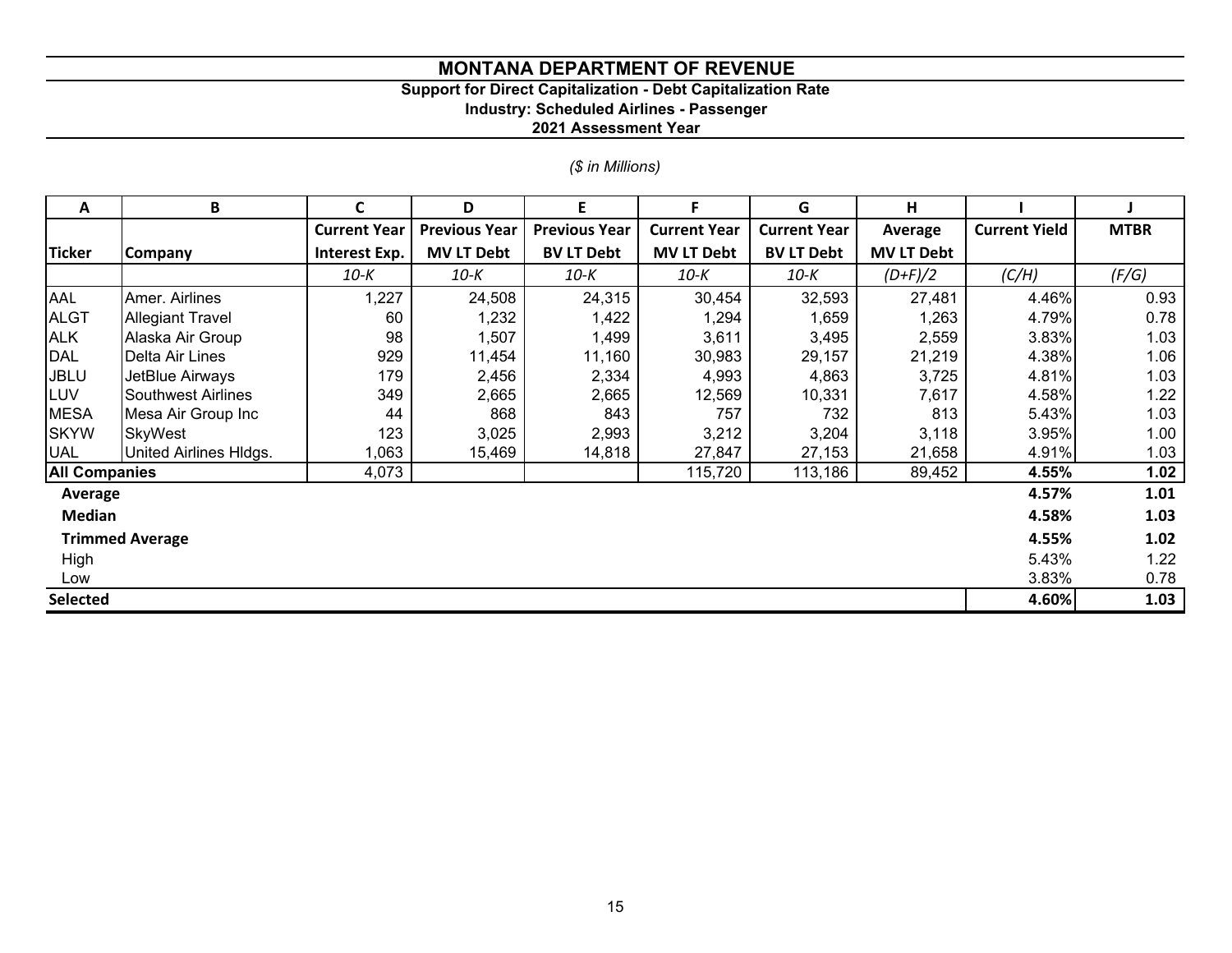# **Support of Stock Price - From YAHOO Finance Industry: Scheduled Airlines - Passenger 2021 Assessment Year**

|             |                         | <b>End of Period Closing Stock Price</b> |        |       |       |        |        |        |        |        |        |        |        |  |
|-------------|-------------------------|------------------------------------------|--------|-------|-------|--------|--------|--------|--------|--------|--------|--------|--------|--|
|             | o                       | 3                                        |        | h     |       |        | 8      | 9      | 10     | 11     | 12     | 13     | 14     |  |
| A           | в                       | C                                        | D      | Е     |       | G      | н      |        | J      | K      |        | М      | N      |  |
|             |                         |                                          |        |       |       |        |        |        |        |        |        |        |        |  |
| Ticker      | Company                 | Jan.                                     | Feb.   | Mar.  | Apr.  | May.   | Jun.   | Jul.   | Aug.   | Sep.   | Oct.   | Nov.   | Dec.   |  |
| AAL         | Amer. Airlines          | 26.84                                    | 19.05  | 12.19 | 12.01 | 10.50  | 13.07  | 11.12  | 13.05  | 12.29  | 11.28  | 14.13  | 15.77  |  |
| <b>ALGT</b> | <b>Allegiant Travel</b> | 168.04                                   | 135.54 | 81.80 | 78.48 | 106.55 | 109.21 | 112.03 | 128.60 | 119.80 | 134.76 | 170.19 | 189.24 |  |
| <b>ALK</b>  | Alaska Air Group        | 64.59                                    | 50.46  | 28.47 | 32.52 | 34.19  | 36.26  | 34.44  | 38.95  | 36.63  | 37.89  | 50.97  | 52.00  |  |
| DAL         | Delta Air Lines         | 55.74                                    | 46.13  | 28.53 | 25.91 | 25.21  | 28.05  | 24.97  | 30.85  | 30.58  | 30.64  | 40.25  | 40.21  |  |
| <b>JBLU</b> | JetBlue Airways         | 19.83                                    | 15.78  | 8.95  | 9.74  | 10.07  | 10.90  | 10.34  | 11.52  | 11.33  | 11.97  | 15.09  | 14.54  |  |
| LUV         | Southwest Airlines      | 54.98                                    | 46.19  | 35.61 | 31.25 | 32.10  | 34.18  | 30.89  | 37.58  | 37.50  | 39.53  | 46.34  | 46.61  |  |
| <b>MESA</b> | Mesa Air Group Inc      | 8.54                                     | 5.77   | 3.29  | 4.55  | 3.25   | 3.44   | 3.10   | 3.66   | 2.95   | 3.16   | 6.38   | 6.69   |  |
| <b>SKYW</b> | SkvWest                 | 55.17                                    | 45.40  | 26.19 | 30.95 | 32.07  | 32.62  | 26.31  | 33.65  | 29.86  | 29.03  | 42.93  | 40.31  |  |
| <b>UAL</b>  | United Airlines HIdas.  | 74.80                                    | 61.59  | 31.55 | 29.58 | 28.04  | 34.61  | 31.38  | 36.00  | 34.75  | 33.86  | 45.05  | 43.25  |  |